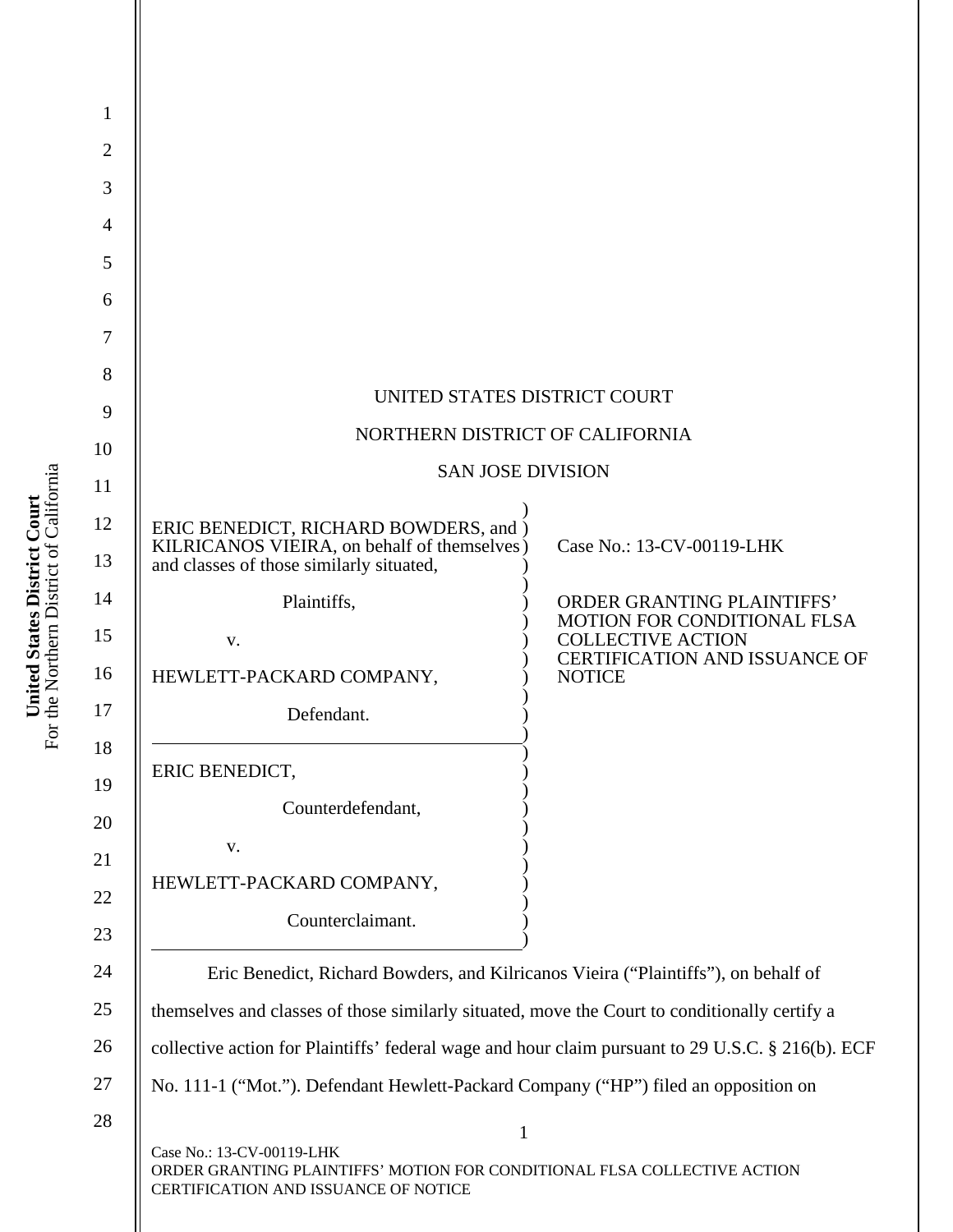For the Northern District of California United States District Court<br>For the Northern District of California **United States District Court** 

1

2

3

4

5

6

7

8

9

10

11

12

13

14

15

16

17

18

19

20

21

22

23

24

25

26

27

28

December 20, 2013. ECF No. 152-3 ("Opp'n"). Plaintiffs filed a reply on January 16, 2014. ECF No. 160 ("Reply"). Having considered the parties' arguments, the relevant law, and the record in this case, the Court GRANTS Plaintiffs' motion for conditional collective action certification, and AUTHORIZES mailing of Plaintiffs' proposed notice with the amendments outlined by the Court below.

#### **I. BACKGROUND**

#### **A. Procedural History and the Instant Motion**

 On January 10, 2013, Plaintiff Eric Benedict filed this putative class action against HP, seeking to represent a nationwide collective action class of employees under the Federal Labor Standards Act ("FLSA), and a California class of employees under California law. ECF No. 1. He alleged (1) violations of FLSA, 29 U.S.C. §§ 201, *et seq*; and (2) violations of various California state laws. *Id.* On February 22, 2013, HP filed its answer to the complaint. ECF No. 22. On May 31, 2013, Plaintiffs filed their First Amended Complaint, adding as named Plaintiffs Kilricanos Vieira and Richard Bowders, who seek to represent Massachusetts and Maryland classes under their respective state laws. ECF No. 64 (hereinafter "FAC"). On June 14, 2013, HP filed its First Amended Answer and Counterclaims to Plaintiffs' FAC. ECF No. 74. On August 19, 2013, HP filed its First Amended Answer and First Amended Counterclaims. ECF 100.

 In the instant motion, Plaintiffs seek conditional certification of a FLSA collective action, which would permit court-authorized notices to be sent to potential opt-in Plaintiffs. Plaintiffs assert that HP violated FLSA by misclassifying them as exempt from overtime pay requirements and thus denying them overtime compensation to which they were entitled. FAC ¶ 8; Mot. at 1. The class Plaintiffs propose for their FLSA collective action consists of:

 "All persons who were, are, or will be employed by HP nationwide from January 10, 2010, to end of the opt-in period (a) in the Technical Solutions Consultant I, II, or III; Field Technical Support Consultant I, II, or III; or Technology Consultant I, II, or III Job titles, (b) with the HR designation "Individual Contributor," and (c) classified as Exempt from the overtime pay requirements of the FLSA (collectively, "Technical Support Workers" or "Class Members").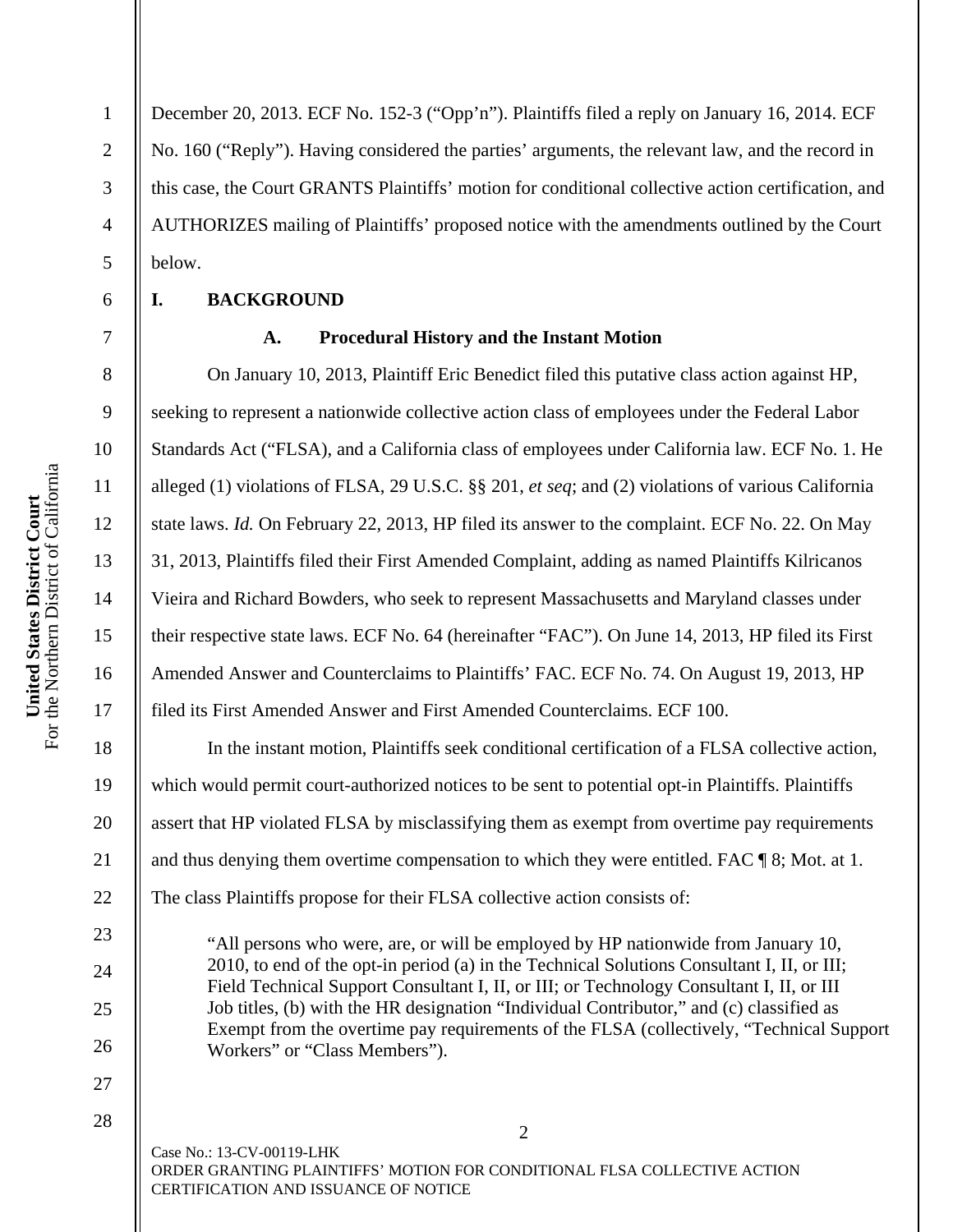7

8

9

10

11

12

13

14

15

16

17

18

19

20

21

22

23

24

25

26

27

1 2 3 4 5 Mot. at 1. Plaintiffs seek an order (1) conditionally certifying the proposed FLSA class, (2) requiring HP to produce an updated class list to Plaintiffs' counsel, and (3) directing the dissemination of the notice of the pendency of the action by mail and email, pursuant to 29 U.S.C. § 216(b). *Id.* Plaintiffs claim there are 9,800 individuals nationwide who are "similarly situated" to the named Plaintiffs and opt-in Plaintiffs in this case. *Id.*

#### **B. Allegations in the FAC and Evidence Submitted by Both Parties**

Defendant HP "is a corporation that provides information technology products and services throughout the United States and the world, with its principal place of business located in Palo Alto, California." FAC ¶ 20; Mot. at 1. Named Plaintiffs Eric Benedict and Kilricanos Vieira are former HP Technical Solutions Consultants, and named Plaintiff Richard Bowders is presently a Field Technical Support Consultant at HP. FAC ¶¶ 16-18; Mot. at 2.

 The FAC alleges that "[t]he FLSA requires each covered employer, including HP, to compensate all nonexempt employees at a rate of not less than one and one-half times the regular rate of pay for work performed in excess of forty hours in a workweek. The Nationwide FLSA Plaintiffs are entitled to be paid overtime compensation for all overtime hours worked. At all relevant times, HP, pursuant to its policies and practices, failed and refused to pay overtime premiums to the Nationwide FLSA Plaintiffs for their hours worked in excess of forty hours per week. By failing to compensate Plaintiffs and the Nationwide FLSA Plaintiffs at a rate not less than one and one-half times the regular rate of pay for work performed in excess of forty hours in a workweek, HP has violated, and continues to violate, the FLSA, 29 U.S.C. §§ 201 et seq., including 29 U.S.C. § 207(a)(1) and § 215(a)." FAC  $\P$  53-56. The FAC further alleges that (1) "Plaintiffs were employed as technical support workers. Technical support workers at HP have the primary duties of installing, maintaining, and/or supporting computer software and/or hardware for HP. They were and/or are misclassified by HP as exempt from the overtime provisions of the FLSA;" (2) "Plaintiffs and Nationwide FLSA Plaintiffs are similarly situated in that they have substantially similar job requirements and pay provisions, and are subject to HP's common practice, policy, or plan of unlawfully characterizing Nationwide FLSA Plaintiffs as exempt

28

Case No.: 13-CV-00119-LHK ORDER GRANTING PLAINTIFFS' MOTION FOR CONDITIONAL FLSA COLLECTIVE ACTION CERTIFICATION AND ISSUANCE OF NOTICE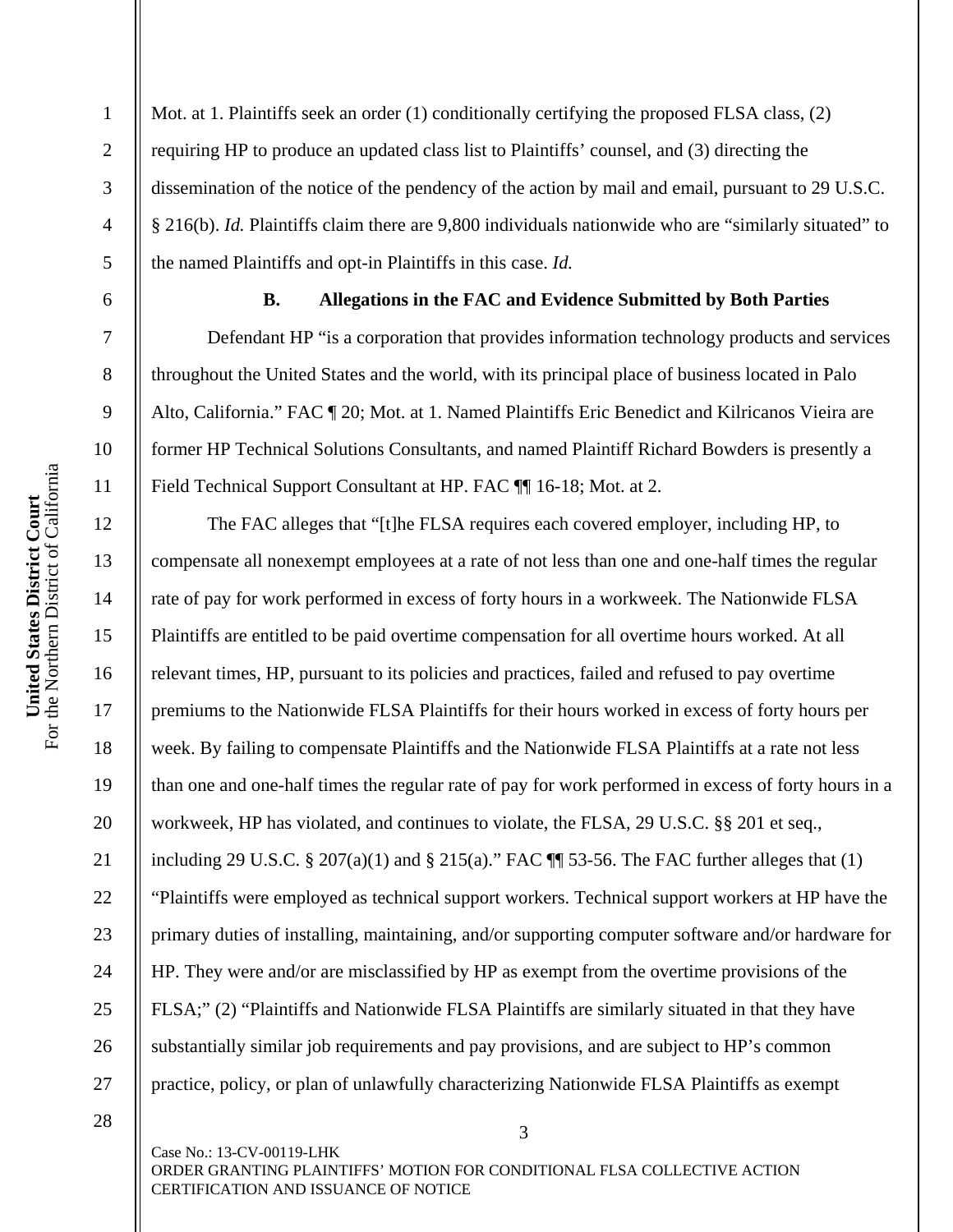2

3

4

5

6

7

8

9

10

11

12

13

14

15

16

17

18

19

20

21

22

23

24

 $\overline{a}$ 

25

26

employees and refusing to pay them overtime in violation of the FLSA;" (3) "[T]he claims of Plaintiffs are similar to the claims of the Nationwide FLSA Plaintiffs;" and (4) "It is likely that other similarly situated individuals will sign consent forms and join as Plaintiffs on this claim in the future." *Id.*  $\P\P$  8, 22, 23, 52.<sup>1</sup>

 In their motion, Plaintiffs argue that that "they were misclassified as exempt and therefore not paid properly by HP." Mot. at 1. Plaintiffs argue that the putative class members are similarly situated with respect to Plaintiffs' FLSA misclassification claims because they perform "similar job duties and each has been uniformly classified as exempt and denied overtime pay." *Id.* They claim that their "substantial evidence - in the form of detailed allegations, 33 class member declarations, and HP's own standard corporate documents – readily satisfies the lenient 'notice-stage' FLSA certification standard applicable . . ." *Id.* Plaintiffs cite how HP's "Job Architecture Policy" categorizes HP employees into uniform job titles based on employees' job duties, and how all putative class members were subject to the same policy which categorized them as exempt from FLSA's overtime compensation requirements based on their global job level. Mot. at 2; Reply at 5- 6. In support of their motion, Plaintiffs have submitted the following evidence: (1) HP's Global Job Architecture Policy, ECF No. 112-1 ("Job Architecture Policy"); (2) Deposition of Michelle Albert, HP human resources specialist, ECF No. 112-2 & 160-2 ("Albert Depo."); (3) HP's "Job Architecture Overview" Presentation, ECF No. 112-3 ("Job Architecture Overview"); (4) Deposition of Kim Ortolani, ECF No. 112-4 ("Ortolani Depo."); (5) HP's "Services Job Function chart," ECF No. 112-5 ("Services Job Function Chart"); (6) Declarations of 30 potential class members, 25 of whom worked as Technology Consultants, two of whom worked as Field Technical Support Consultants, and three of whom worked as Technical Solutions Consultants at HP, ECF No. 113-1 – 113-30;<sup>2</sup> (7) Declaration of Eric Benedict, ECF No. 114 ("Benedict Decl.");

<sup>&</sup>lt;sup>1</sup> Plaintiffs further allege that "Plaintiffs, on behalf of themselves and the Nationwide FLSA Plaintiffs, seek damages in the amount of unpaid overtime compensation, liquidated damages as provided by the FLSA, 29 U.S.C. § 216(b), interest, and such other legal and equitable relief as the Court deems just and proper." FAC ¶ 60.

<sup>27</sup>  28  $2^2$  The declarations submitted by putative class members, separate from the three named Plaintiffs, are cited throughout this Order as "Decl. #." The term "#" refers to the corresponding tab number in the Plaintiffs' submission of class member declarations. *See* ECF No. 113-1 – 113-30.

Case No.: 13-CV-00119-LHK ORDER GRANTING PLAINTIFFS' MOTION FOR CONDITIONAL FLSA COLLECTIVE ACTION CERTIFICATION AND ISSUANCE OF NOTICE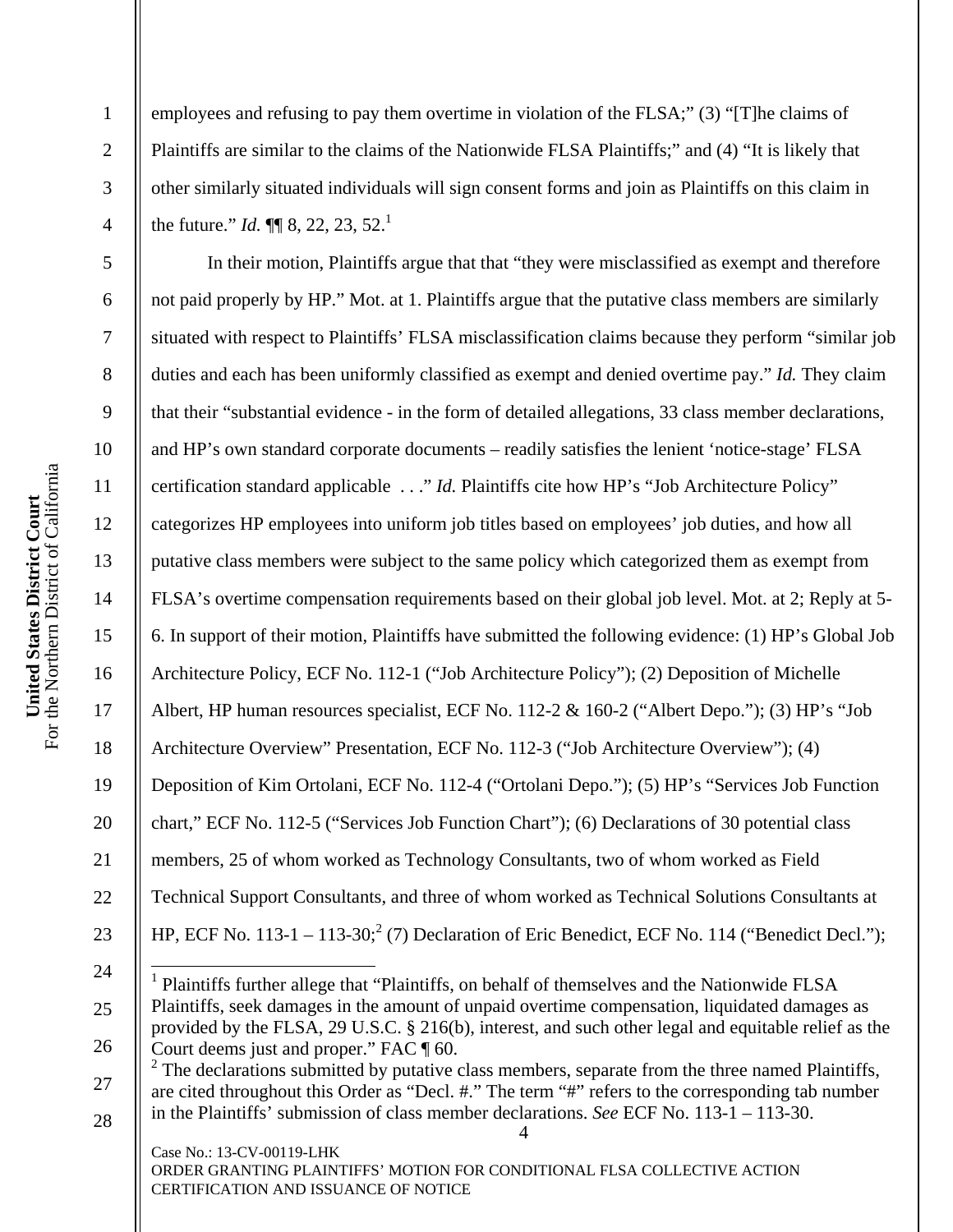(8) Declaration of Richard Bowders, ECF No. 115 ("Bowders Decl."); and (9) Declaration of Kilricanos Vieira, ECF No. 116 ("Vieira Decl.").

 In opposition to Plaintiffs' motion, HP submitted, in relevant part, (1) 57 declarations from various HP employees, *see* ECF Nos. 152-5, 152-6, 152-36;<sup>3</sup> (2) Job Descriptions for positions within the three "job families" at issue in this action, *see* ECF No. 153-3, 153-4, 153-5; (3) Deposition of Eric Benedict, ECF Nos. 153-10 ("Benedict Depo."); (4) Deposition of Kilricanos Vieira, ECF No. 153-9 ("Vieira Depo."); and (5) Deposition of Richard Bowders, ECF No. 153-6 ("Bowders Depo.").

### **C. HP's "Job Architecture" System**

Both parties have submitted evidence regarding HP's Job Architecture Policy, which is relevant to the issues presented in Plaintiffs' motion. HP categorizes its employees using a Job Architecture system, which "organize<sup>[s]</sup> work and classiffies] employees using a global hierarchy of jobs." Job Architecture Policy at 1263; Job Architecture Overview at 2337 (stating that Job Architecture system "provides key inputs for managing the global workforce by classifying work into consistent levels and families."). HP adopted its Job Architecture Policy in order to apply "a more standardized approach" in organizing HP employees. Albert Depo. at 85; *id.* at 86 (HP Human Resources specialist, testifying that HP adopted the policy to "better manage [HP's] employees and treat them on a consistent basis"); *see also* Job Architecture Policy at 1263.

Under HP's Job Architecture system, there are various "job families," each of which is a grouping of employees based on the employees' type of work. Job Architecture Overview at 2344. Multiple similar job families are grouped into a single job function. Albert Depo. at 106; Job Architecture Overview at 2343.<sup>4</sup> In this case, all putative class members belong to three job families – Technology Consultant ("TC"), Technical Solutions Consultant ("TSC"), and Field

5 Case No.: 13-CV-00119-LHK ORDER GRANTING PLAINTIFFS' MOTION FOR CONDITIONAL FLSA COLLECTIVE ACTION CERTIFICATION AND ISSUANCE OF NOTICE

1

2

3

4

5

6

7

8

9

10

11

12

13

14

15

16

17

18

19

20

21

22

23

<sup>25</sup>  26  $\overline{\phantom{a}}$ <sup>3</sup> The declarations submitted by HP are cited throughout this Order as "HP Decl. #," where "#" refers to the corresponding exhibit number in HP's submission of declarations. *See* ECF Nos. 152- 5, 152-6, 152-7, 152-8, 152-36.

<sup>27</sup>  28  $4$  HP's Job Architecture system currently includes 18 job functions, which are subdivided into more than 200 job families. Job Architecture Overview at 2343.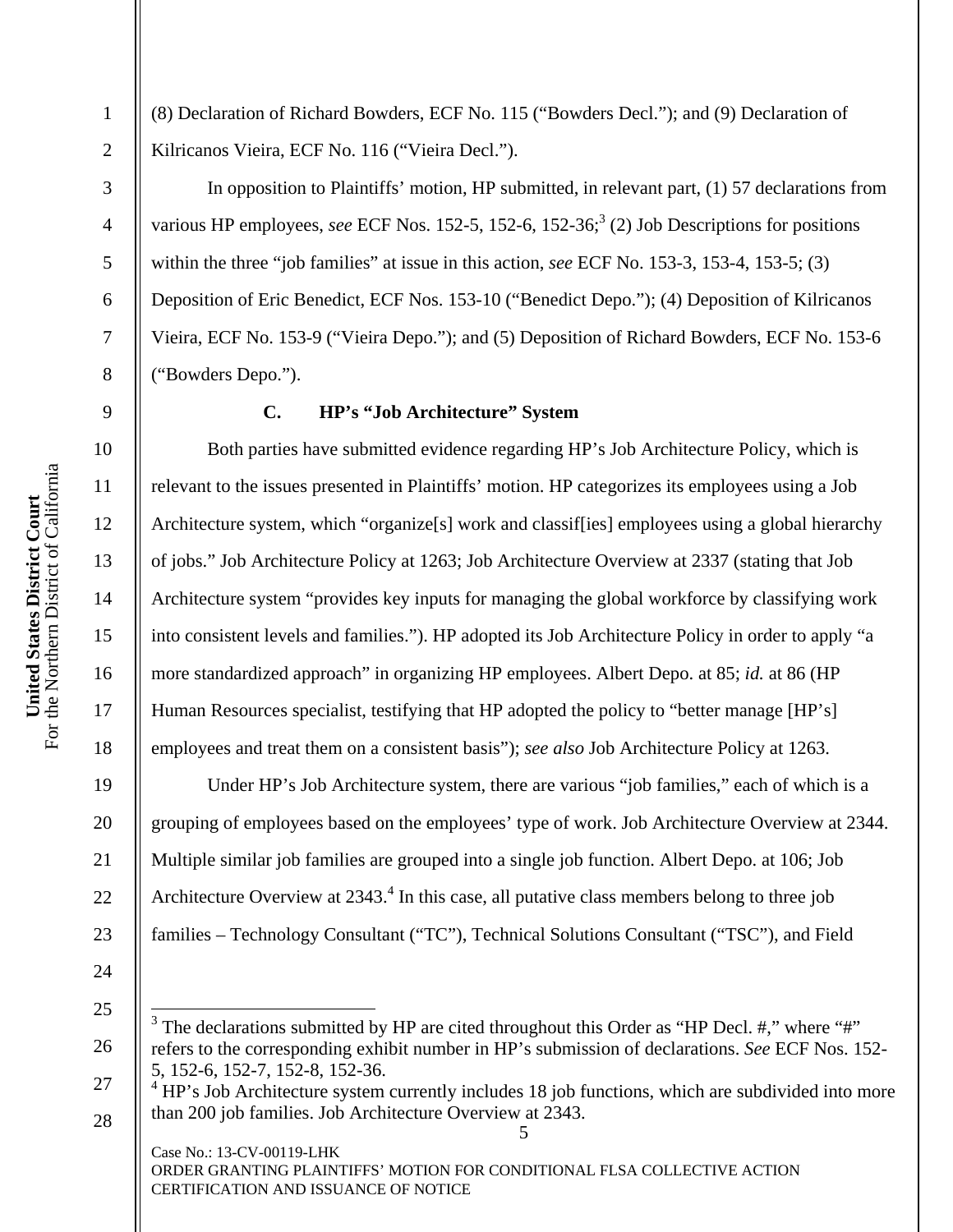2

3

4

5

6

7

8

9

10

11

12

13

14

15

16

17

18

19

20

21

22

23

24

25

26

27

Technical Support Consultant ("FTSC") – all of which are categorized within one job function – the "Services" job function. Services Job Function Chart at 8435.

 Each HP employee is placed not only in a job family but also in a "global job level," of which there are four: (1) "Admin, Clerical, Techs, Skilled and Semi-Skilled Production/Assembly"; (2) "Individual Contributor"; (3) "Management"; and (4) "Executive." Job Architecture Overview at 2340. Global levels reflect "job responsibilities and requirements." *Id.* at 2342. Within each global job level, there are various sublevels. All putative class members fall within the "individual contributor" global job level. Mot. at 1. Within the individual contributor global job level, there are eight sublevels, the three lowest of which are at issue in this case because all putative class members are categorized as either entry (i.e. level "I"), intermediate (i.e. level "II"), or specialist (i.e. level "III") employees. Job Architecture Overview at 2340; Mot. at 1.

 Under the Job Architecture Policy, global job levels uniformly determine whether employees are classified as exempt or nonexempt under FLSA from overtime pay. *See* Job Architecture Overview at 2340; Albert Depo. at 122, 125, 162 (explaining how global job levels determine exemption status for all employees in that level). Pursuant to the policy, all employees in the individual contributor global job level are categorized as "exempt in the U.S." Job Architecture Overview at 2340. In this case, all putative class members fall within the individual contributor global job level, and thus are exempt from FLSA. Mot. at 1; Albert Depo. at 144 (noting that Technical Solutions Consultants, Field Technical Support Consultants, and Technology Consultants are exempt).

 The combination of an employee's job family and global sublevel determines an employee's job title (e.g. "Technology Consultant I"). Under the Job Architecture Policy, employees performing the same work are assigned the same job title, as the system requires managers to assign job titles based on the nature of the job. Albert Depo. at 99 ("[T]he architecture was designed so that you map the employee based on the content of the work they're performing."); *id.* at 138 (stating that managers assign titles based on "the content of that job, and . . . the responsibilities that that person is going to be assigned to."); *id.* at 140. Each job title also

28

Case No.: 13-CV-00119-LHK ORDER GRANTING PLAINTIFFS' MOTION FOR CONDITIONAL FLSA COLLECTIVE ACTION CERTIFICATION AND ISSUANCE OF NOTICE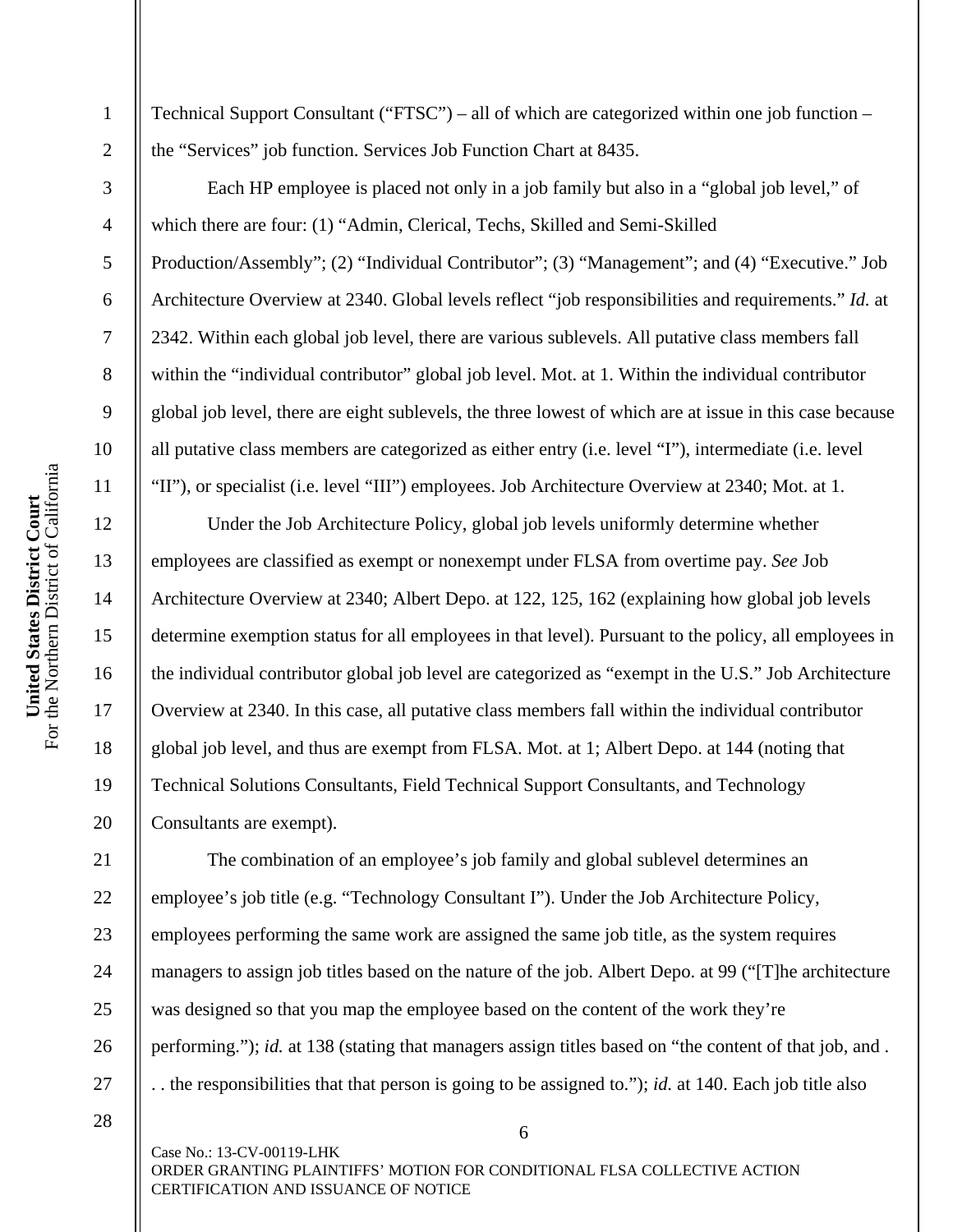2

3

has a formal job description. Job Architecture Overview at 2339. A job description explains the primary, "key duties that you would expect a particular job to have." Albert Depo. at 134; *id.* at 88 ("If I'm a TC I, the job description clearly outlines for me what a TC I is, in terms of roles and responsibilities, the knowledge, scope and impact."); *id.* at 96, 99 (stating that Job Architecture Policy "provides a set of typical roles and responsibilities that an employee, let's say a TC I, may perform" and that "[t]he architecture is set up so that no matter where the work is happening – so if I have a TC I in the U.S. versus a TC I in India, if the work is similar, they should both be TC I's."); Job Architecture Overview at 2348 (stating that "job descriptions summarize the responsibilities and requirements associated" with a given job title). HP expects employees in a particular job title to perform the work set forth in the job description applicable to all employees in that job title. *Id.* at 162 (testifying that HP's "expectation is, if you were assigned to entry level [*i.e.*, level 'I'], that you will be performing exempt-level work."). If an employee's job duties change, she is remapped to a new job title. *Id.* at 161 ("So if a . . . particular individual employee's responsibilities have changed, then the expectation of the company is that the manager would map the employee to a job that represents what he or she is doing."); *id.* at 98.

 In this case, all putative class members have one of the following nine job titles: Technical Solutions Consultant I, II, or III; Field Technical Support Consultant I, II, or III; or Technology Consultant I, II, or III. Mot. at 1. These job titles are all within the bottom three sublevels of the individual contributor global job level (I, II, III), and are within the three job families (TC, TSC, and FTSC). *See* Services Job Function Chart at 8435.

# **II. LEGAL STANDARD**

 The FLSA requires employers to pay covered employees overtime compensation of one and one-half times the regular rate of pay for all hours worked in excess of forty hours per week, unless an exemption applies. 29 U.S.C. § 207(a)(1). To ensure compliance with this requirement, the FLSA authorizes actions by employees to recover unpaid overtime wages and an equal amount as liquidated damages for violation of the FLSA's overtime provisions. 29 U.S.C. § 216(b).

27 28

18

19

20

21

22

23

24

25

26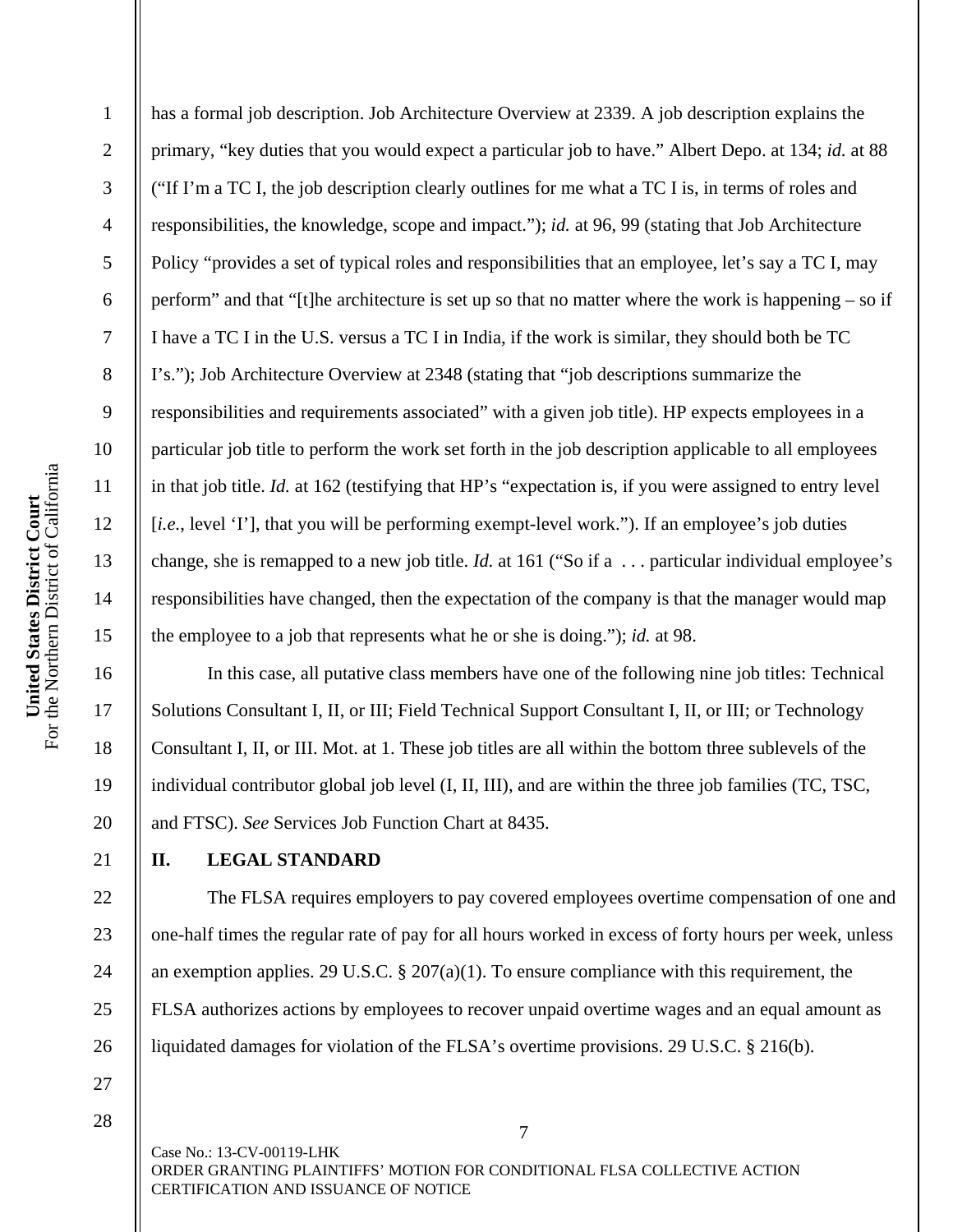9

11

12

13

14

15

16

17

18

19

20

21

2 3 4 5 6 7 8 10 In addition to bringing individual suits, FLSA allows employees to bring a collective action on behalf of other "similarly situated" employees based on alleged violations of FLSA.<sup>5</sup> 29 U.S.C. § 216(b).<sup>6</sup> In contrast to class actions pursuant to Federal Rule of Civil Procedure 23, potential members of a collective action under FLSA must "opt-in" to the suit by filing a written consent with the Court in order to benefit from and be bound by a judgment. *Id.; Leuthold v. Destination America, Inc.*, 224 F.R.D. 462, 466 (N.D. Cal. Aug. 16, 2004). Employees who do not opt-in may bring a subsequent private action. *Id.* (citing *EEOC v. Pan Am. World Airways, Inc.*, 897 F.2d 1499, 1508 n.11 (9th Cir. 1990)). The determination of whether a collective action under FLSA is appropriate is within the Court's discretion. *See Adams v. Inter–Con Security Sys., Inc.*, 242 F.R.D. 530, 535 (N.D. Cal. Apr. 11, 2007). The plaintiff bears the burden to show that he and the proposed class members are "similarly situated." *See id.* (citing 29 U.S.C. § 216(b)).

 FLSA does not define "similarly situated." Although the Ninth Circuit has not yet articulated the proper test for certification of a FLSA action, district courts in this Circuit generally apply a two-step inquiry. *See, e.g.*, *Leuthold*, 224 F.R.D. at 466–67; *Adams*, 242 F.R.D. at 536.7

Under the first step, the court makes an initial "notice-stage" determination of whether potential

<sup>5</sup>The Supreme Court has held that collective actions allow aggrieved employees "the advantage of lower individual costs to vindicate rights by the pooling of resources." *Hoffman–LaRoche v. Sperling*, 493 U.S. 165, 170 (1989) (discussing collective action provision, 29 U.S.C. § 216(b), in context of ADEA claims). The judicial system also benefits from the "efficient resolution in one proceeding of common issues of law and fact arising from the same" unlawful activity. *Id.* Those benefits may only be realized through "accurate and timely notice concerning the pendency of the collective action, so that [employees] can make informed decisions about whether to participate." *Id.; see also McElmurry v. U.S. Bank N.A.*, 495 F.3d 1136, 1139 (9th Cir. 2007). Notice "serve[s] the legitimate goal of avoiding a multiplicity of duplicative suits and setting cutoff dates to expedite disposition of the action." *Hoffmann–La Roche*, 493 U.S. at 172.

22 23 24 25  $6$  Section 216(b) states in part: "An action to recover the liability [for unpaid overtime wages and liquidated damages] may be maintained against any employer (including a public agency) in any Federal or State court of competent jurisdiction by any one or more employees for and in behalf of himself or themselves and other employees similarly situated. No employee shall be a party plaintiff to any such action unless he gives his consent in writing to become such a party and such consent is filed in the court in which such action is brought." 29 U.S.C. § 216(b).

26 27 28 7 Use of this two-tiered approach has been affirmed by five United States Courts of Appeals. *See White v. Baptist Memorial Health Care Corp.*, 699 F.3d 869, 877 (6th Cir. 2012); *Myers v. Hertz Corp.*, 624 F.3d 537, 554–55 (2d Cir. 2010); *Sandoz v. Cingular Wireless LLC*, 553 F.3d 913, 915 n.2 (5th Cir. 2008); *Morgan v. Family Dollar Stores, Inc.*, 551 F.3d 1233, 1260 (11th Cir. 2008); *Thiessen v. Gen. Elec. Capital Corp.*, 267 F.3d 1095, 1105 (10th Cir. 2001).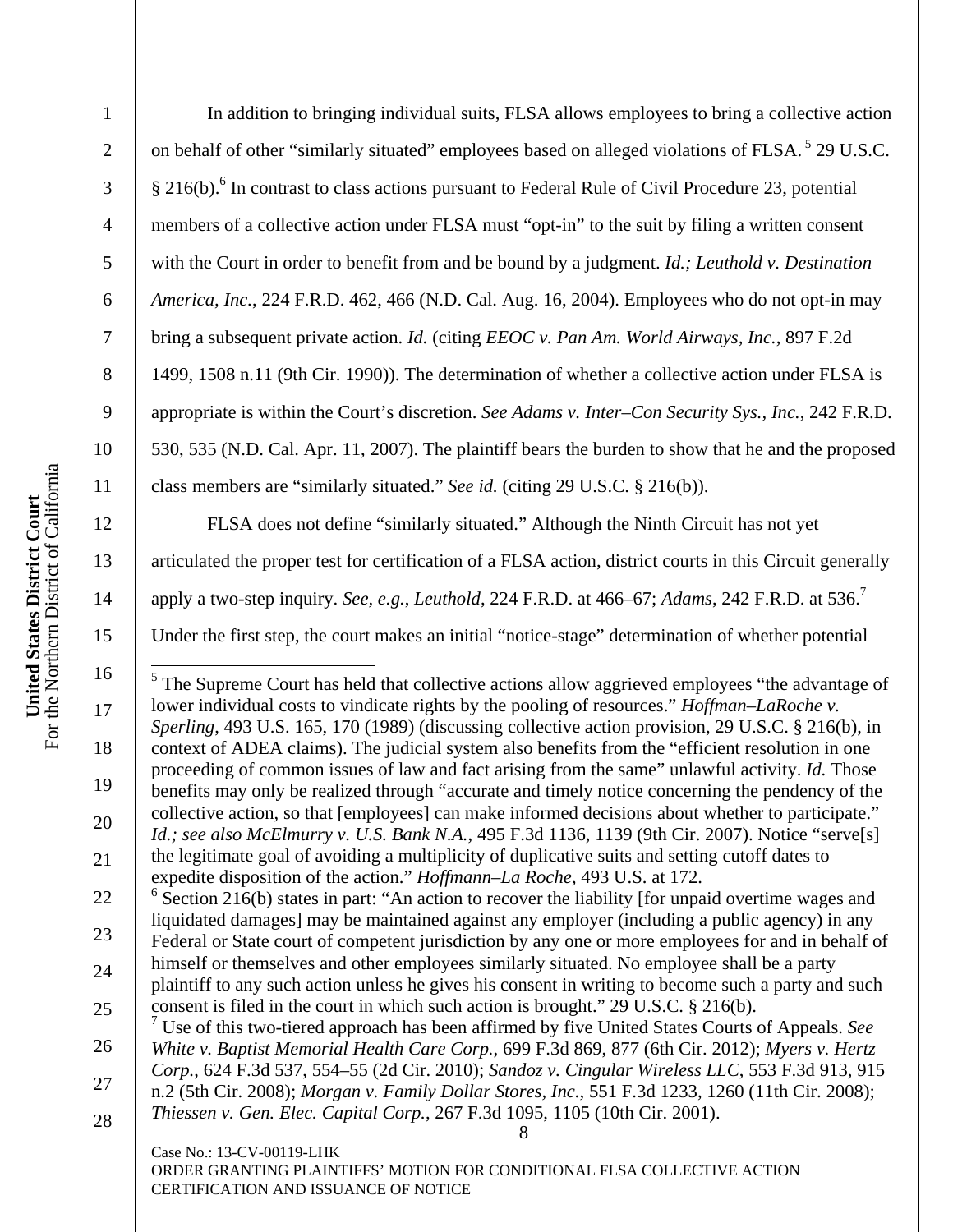2

3

4

5

6

7

8

9

10

11

12

13

14

15

16

17

18

19

20

21

22

| opt-in plaintiffs are similarly situated to the representative plaintiffs, determining whether a                           |
|----------------------------------------------------------------------------------------------------------------------------|
| collective action should be certified for the sole purpose of sending notice of the action to potential                    |
| class members. <sup>8</sup> <i>Id.</i> For conditional certification at this notice-stage, courts require little more than |
| substantial allegations, supported by declarations or discovery, that "the putative class members                          |
| were together the victims of a single decision, policy, or plan." Villa v. United Site Services of Ca.,                    |
| No. 5:12-CV-00318-LHK, 2012 WL 5503550, at *13 (N.D. Cal. Nov. 13, 2012) (citation                                         |
| omitted); see also Morton v. Valley Farm Transport, Inc., No. C-06-2933-SI, 2007 WL 1113999,                               |
| at *2 (N.D. Cal. Apr. 13, 2007) (describing burden as "not heavy" and requiring plaintiffs to                              |
| merely show a "reasonable basis for their claim of class-wide" conduct) (internal quotation marks                          |
| and citation omitted); Stanfield v. First NLC Financial Serv., LLC, No. C-06-3892-SBA, 2006                                |
| WL 3190527, at *2 (N.D. Cal. Nov. 1, 2006) (holding that the plaintiffs simply "must be generally                          |
| comparable to those they seek to represent."). All that need be shown is that "some identifiable                           |
| factual or legal nexus binds together the various claims of the class members in a way that hearing                        |
| the claims together promotes judicial efficiency and comports with the broad remedial policies                             |
| underlying the FLSA." Russell v. Wells Fargo & Co., No. 07-CV-3993-CW, 2008 WL 4104212,                                    |
| at *3 (N.D. Cal. Sept. 3, 2008). <sup>9</sup> The standard for certification at this stage is a lenient one that           |
| typically results in certification. Kress v. PricewaterhouseCoopers, LLP, 263 F.R.D. 623, 627-628                          |
| (E.D. Cal. 2009) (citing Wynn v. Nat'l Broad. Co., Inc., 234 F.Supp.2d 1067, 1082 (C.D. Cal.                               |
| 2002)). It is met by a showing that plaintiffs were subject to the same FLSA exemption                                     |
| classification and performed similar job duties. See, e.g., Kress, 263 F.R.D. at 629-30. As a                              |
| practical matter, "[a]t this stage of the analysis, courts usually rely only on the pleadings and any                      |
| affidavits that have been submitted." Leuthold, 224 F.R.D. at 468. Plaintiffs need not conclusively                        |
|                                                                                                                            |

<sup>23</sup> 

26

27

<sup>24</sup>  25

<sup>&</sup>lt;sup>8</sup>The sole consequence of conditional certification is the "sending of court-approved written notice to employees, who in turn become parties to a collective action only by filing written consent with the court, § 216(b)." *Genesis Healthcare Corp. v. Symczyk*, 133 S. Ct. 1523 (2013).

<sup>&</sup>lt;sup>9</sup> The "similarly situated" requirement is "considerably less stringent than the requirement of Fed. R. Civ. Proc. 23(b)(3) that common questions predominate." *Church v. Consol. Freightways, Inc.*, 137 F.R.D. 294, 305 (N.D. Cal. Apr. 12, 1991) (citation omitted); *Villa*, 2012 WL 5503550 at \* 14 ("[A] collective action does not require a showing that common claims predominate").

<sup>28</sup>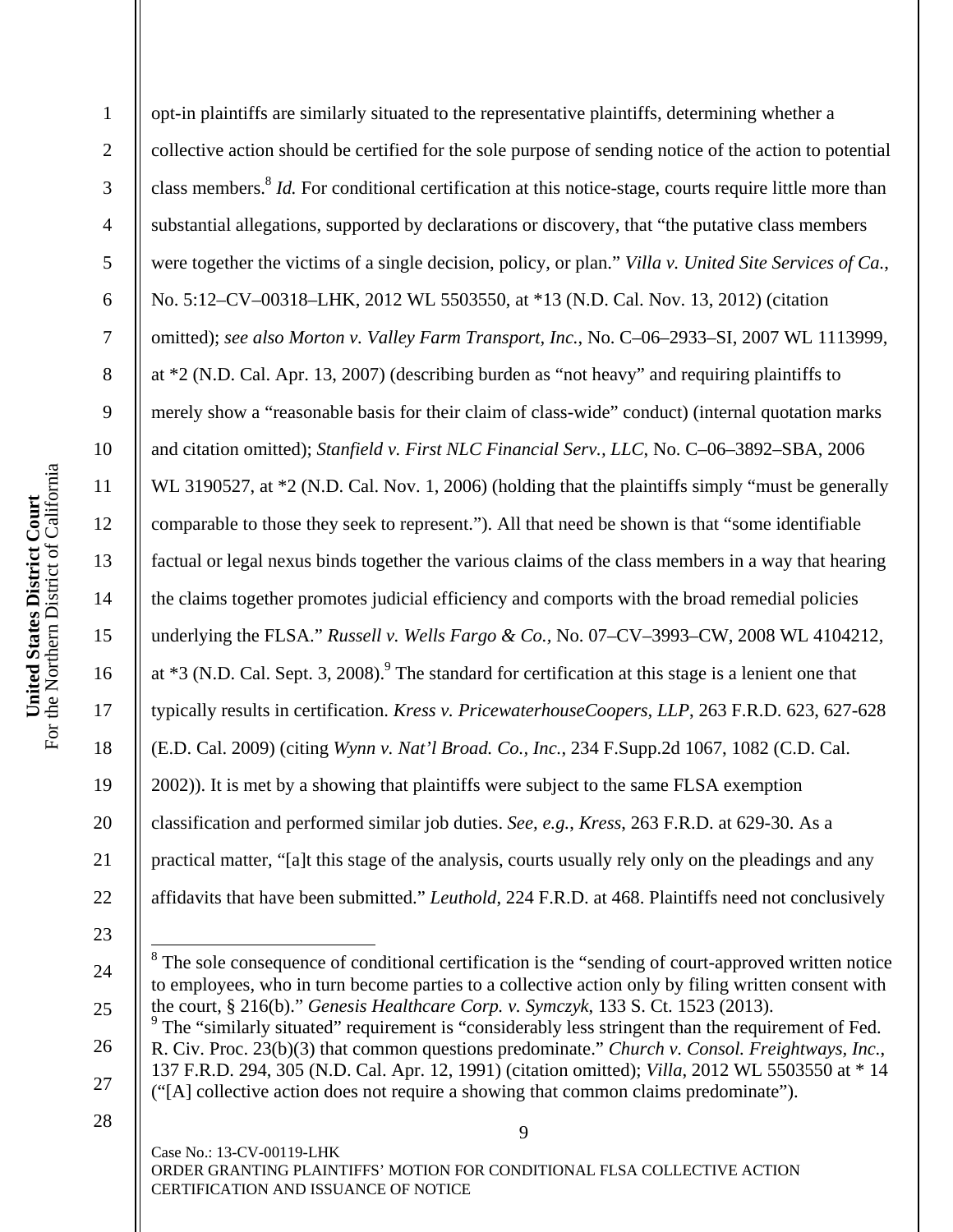establish that collective resolution is proper, because a defendant will be free to revisit this issue at the close of discovery. *Kress*, 263 F.R.D. at 630.

 At the second step of the two-step inquiry, "the party opposing the certification may move to decertify the class once discovery is complete." *Adams*, 242 F.R.D. at 536 (citation omitted); *Escobar v. Whiteside Constr. Corp.*, No. C 08–01120 WHA, 2008 WL 3915715, at \*3 (N.D. Cal. Aug 21. 2008) ("Certification is called 'conditional' during the first stage because the opposing party could always (successfully) move for decertification."). "[T]he Court then determines the propriety and scope of the collective action using a stricter standard." *Stanfield*, 2006 WL 3190527, \*2. At that point, "the court may decertify the class and dismiss the opt-in plaintiffs without prejudice." *Leuthold*, 224 F.R.D. at 467. It is at the second stage that the Court makes a factual determination about whether the plaintiffs are actually similarly situated by weighing such factors as: "(1) the disparate factual and employment settings of the individual plaintiffs; (2) the various defenses available to the defendants with respect to the individual plaintiffs; and (3) fairness and procedural considerations." *Id.* Even at this second stage, the standard courts apply is different, and easier to satisfy, than the requirements for a class action certified under Federal Rule of Civil Procedure 23(b)(3). *Lewis v. Wells Fargo & Co.*, 669 F.Supp.2d 1124, 1127 (N.D. Cal. 2009).

 Courts have emphasized that a fairly lenient standard is used at the notice-stage step because a court does not have much evidence at that point in the proceedings – just the pleadings and any declarations submitted. In contrast, at the second step, a stricter standard is applied because there is much more information available, "which makes a factual determination possible." *Vasquez v. Coast Valley Roofing, Inc.*, 670 F.Supp.2d 1114, 1123 (E.D. Cal. 2009); *see also Labrie v. UPS Supply Chain Solutions, Inc.*, No. C 08-3182 PJH, 2009 WL 723599, at \*4 (N.D. Cal. Mar. 18, 2009) (noting that the first step "is characterized by a fairly lenient standard, necessitated by the fact that not all discovery will have been completed at the time of the motion," while, at the second step, "the court engages in a more stringent inquiry into the propriety and scope of the collective action" because "discovery is complete and the case is ready to be tried").

1

2

3

4

5

6

7

8

9

10

11

12

13

14

15

16

17

18

19

20

21

22

23

24

25

26

27 28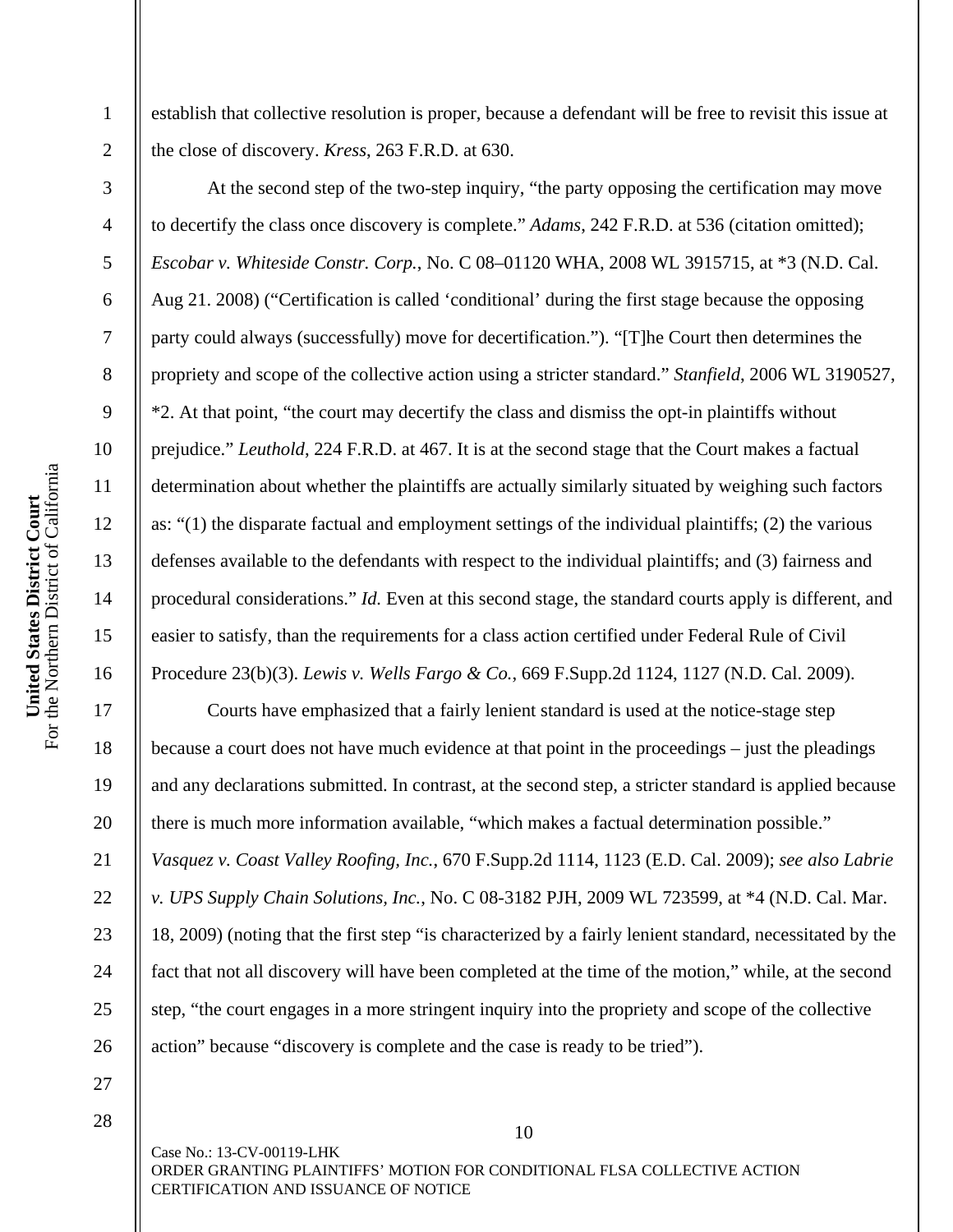In considering whether the lenient notice-stage standard has been met in a given case, courts bear in mind the following:

 (1) A plaintiff need not submit a large number of declarations or affidavits to make the requisite factual showing that class members exist who are similarly situated to him. A handful of declarations may suffice. *See, e.g.*, *Gilbert v. Citigroup, Inc.*, No. 08-0385 SC, 2009 WL 424320, at \*2 (N.D. Cal. Feb. 18, 2009) (finding standard met based on declarations from plaintiff and four other individuals); *Escobar*, 2008 WL 3915715, at \*3-4 (finding standard met based on declarations from three plaintiffs); *Leuthold*, 224 F.R.D. at 468-69 (finding standard met based on affidavits from three proposed lead plaintiffs).

 (2) The "fact that a defendant submits competing declarations will not as a general rule preclude conditional certification." *See Harris v. Vector Mktg. Corp.*, 716 F. Supp. 2d 835, 838 (N.D. Cal. 2010) (citation omitted). As Judge Alsup of this District has noted, competing declarations simply create a "he-said-she-said situation"; while "[i]t may be true that the [defendant's] evidence will later negate [the plaintiff's] claims, that should not bar conditional certification at the first stage." *Escobar*, 2008 WL 3915715, at \*4.

# **III. DISCUSSION**

# **A. The Notice-Stage Standard Applies Here**

As a preliminary matter, the Court faces the threshold question of what standard to apply to Plaintiffs' motion. Plaintiffs argue the Court should apply the more lenient first-step analysis. Mot. at 13. HP, on the other hand, argues for a heightened standard because pre-certification discovery has already taken place. Opp'n at 15 n.9  $\&$  16.<sup>10</sup> In support, HP notes that HP has produced "over 50,000 pages of documents and provided three Rule 30(b)(6) witnesses, and Plaintiffs sent a letter to the entire putative class (and beyond) to notify them of the action, solicit opt-ins, and gather

Case No.: 13-CV-00119-LHK ORDER GRANTING PLAINTIFFS' MOTION FOR CONDITIONAL FLSA COLLECTIVE ACTION CERTIFICATION AND ISSUANCE OF NOTICE

1

2

3

4

5

6

7

8

9

10

11

12

13

14

15

16

17

18

19

20

21

22

23

26 27 28

<sup>11</sup>  24 25  $\overline{a}$  $10$  It is unclear whether HP argues for a second-stage inquiry or simply a heightened notice-stage inquiry. In its opposition, HP simply claims that in cases like here, where plaintiffs have taken class-related discovery and solicited opt-ins, "courts frequently require a showing commensurate with the plaintiffs' opportunity for discovery," and provides a footnote in which HP cites cases applying a heightened first stage approach and cases applying a second-stage approach where substantial discovery has occurred. In the body of its opposition, HP claims that "[h]owever one characterizes this 'stage' of the inquiry, the result is the same." Opp'n at 16.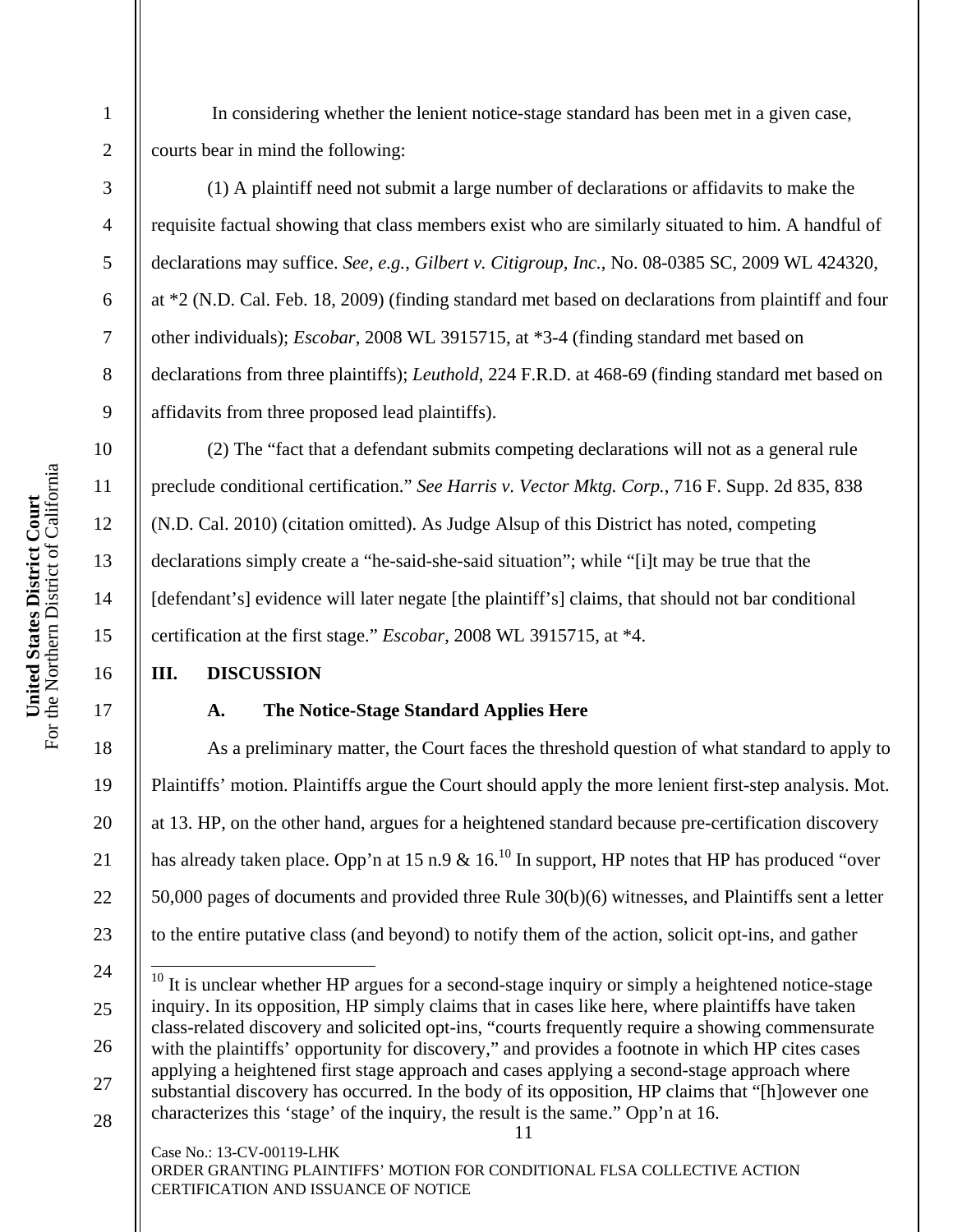For the Northern District of California United States District Court<br>For the Northern District of California **United States District Court** 

1

2

3

4

5

6

7

8

9

10

11

12

13

14

15

16

17

18

19

20

21

22

23

evidence for this Motion. HP has since taken the depositions of the named Plaintiffs." Opp'n at 2. HP further claims that "Plaintiffs have had significant discovery on HP's employee classification policies . . ." *Id.* at 16.

 The Court holds that although the parties have engaged in some discovery thus far, adopting the first-stage analysis is appropriate at this time because discovery is not yet complete. Courts in this Circuit, including this Court, routinely reject defendants' requests to apply heightened scrutiny before the close of discovery and hold that the first-stage analysis applies until the close of discovery. *See, e.g.*, *Kress*, 263 F.R.D. at 629 ("Courts within this circuit ... refuse to depart from the notice-stage analysis prior to the close of discovery."); *see, e.g.*, *Villa*, 2012 WL 5503550 at \* 13 ("In this case, discovery is still ongoing; fact discovery does not close until April 11, 2013. Accordingly, the Court applies the lower, notice-stage standard for conditional certification."); *Guifu Li v. A Perfect Fran., Inc.*, 5:10-CV-01189-LHK, 2011 WL 4635198-LHK, \*4 (N.D. Cal. Oct. 5, 2011) (holding that although parties had already engaged in "significant discovery," first-stage analysis was appropriate because discovery was still ongoing and "[i]t is likely that the Plaintiffs have not yet presented a complete factual record for the Court to analyze."); *Lewis*, 669 F.Supp.2d at 1127-28 (declining to apply second-stage review even though "volumes of paper have been produced and several witnesses deposed" because to apply a different standard would "be contrary to the broad remedial policies underlying the  $FLSA$ ").<sup>11</sup> Nor does the preliminary notice sent by Plaintiffs, which invited potential opt-ins to provide information relevant to the case on a voluntary basis, justify application of a heightened standard. *See Harris*, 716 F. Supp. 2d at 846 (rejecting defendant's argument to raise standard even though "Ms. Harris sent out a precertification notice, and thus arguably could or should have gathered information from the persons who received notice.").

25

26

27

28

 $\overline{\phantom{a}}$ <sup>11</sup> *See also Hill v. R+L Carriers, Inc.*, 690 F.Supp.2d 1001, 1009 (N.D. Cal. 2010); *Wynn*, 234 F.Supp.2d at 1082; *Murillo v. Pac. Gas & Elec. Co.*, 266 F.R.D. 468, 471 (E.D. Cal. Mar. 5, 2010); *Romero v. Producers Dairy Foods, Inc.*, 235 F.R.D. 474, 482 (E.D. Cal. Apr. 19, 2006); *Leuthold*, 224 F.R.D. at 467; *Labrie*, 2009 WL 723599 at \*3; *Rees v. Souza's Milk Transp., Co.*, No.

<sup>12</sup>  CVF0500297, 2006 WL 738987, at \*3 (E.D. Cal. Mar. 22, 2006).

Case No.: 13-CV-00119-LHK ORDER GRANTING PLAINTIFFS' MOTION FOR CONDITIONAL FLSA COLLECTIVE ACTION CERTIFICATION AND ISSUANCE OF NOTICE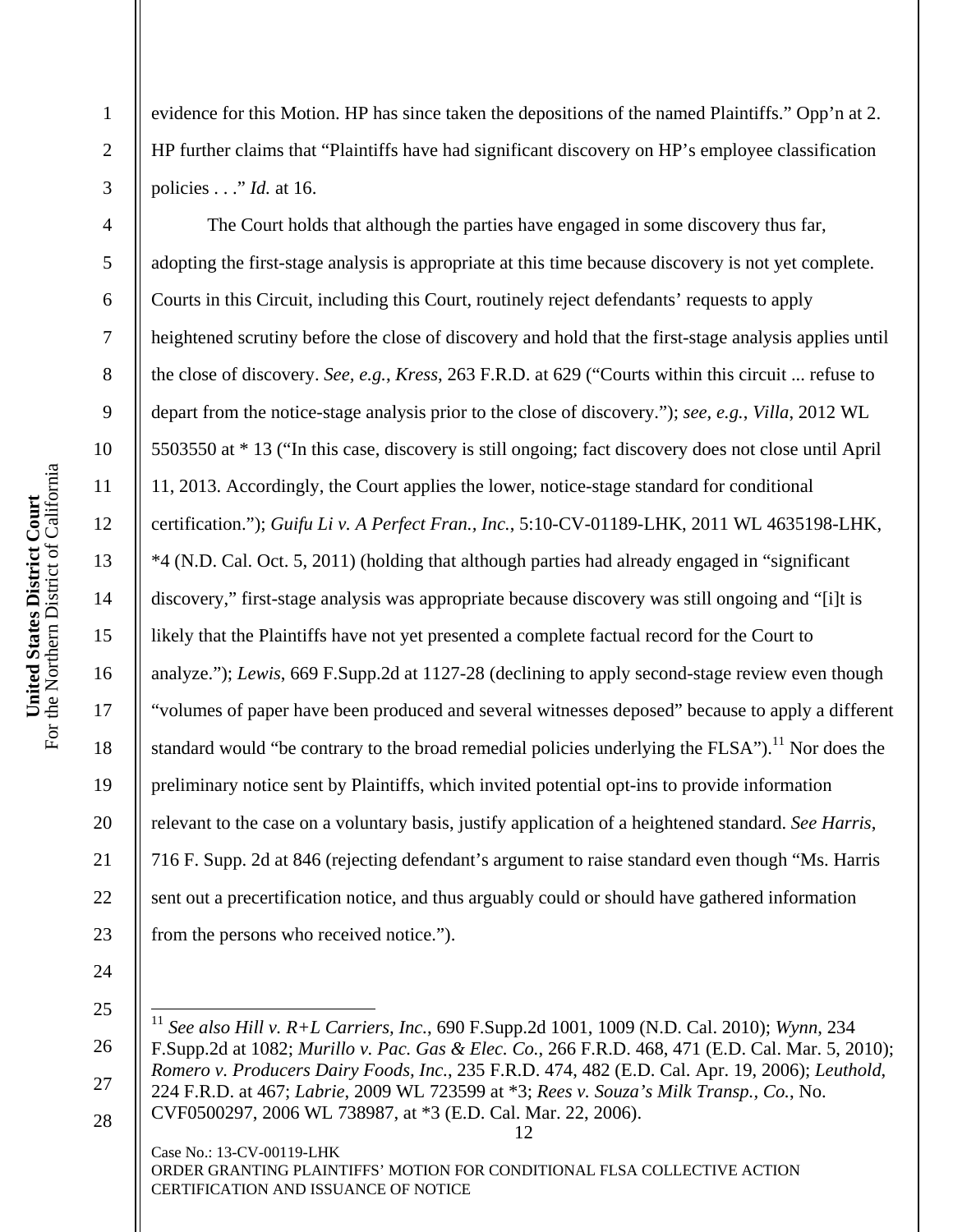The rationale behind why courts refuse to skip the notice-stage has been set forth persuasively as follows. *See Leuthold*, 224 F.R.D. at 467-68. Skipping to the second stage not only requires the court to evaluate an incomplete factual record — it interferes with the future completion of that record. *Id.* Separate from the risk of an incomplete factual record, "[b]ypassing the notice-stage altogether . . . might deprive some plaintiffs of a meaningful opportunity to participate." *Id.* Measured against these dangers, delaying the second stage analysis risks little harm to defendant, who will be free to move for decertification "once the factual record has been finalized and the time period for opting in has expired." *Id.* 

 This Court is persuaded by *Leuthold*'s rationale, and accordingly, finds that the notice-stage standard applies in this case. After discovery is complete, HP can move for decertification, and the Court will then apply the heightened second-stage review.

### **B. Application of the Notice-Stage Standard to this Case**

 Plaintiffs must show that the proposed lead plaintiffs and the proposed collective action class members are "similarly situated." *Guifu Li*, 2011 WL 4635198, at \*3. Under the notice-stage standard, this requires Plaintiffs to provide "'substantial allegations, supported by declarations or discovery, that 'the putative class members were together the victims of a single decision, policy, or plan.'" *Kress*, 263 F.R.D. at 629. Where, as here, a case involves a claim of misclassification of FLSA-exempt status, courts also require plaintiffs to "provide some further allegations or evidence indicating that prospective class members share similar job duties." *Id.* at  $629-30$ .<sup>12</sup> *See, e.g.*, *Lewis*, 669 F.Supp.2d at 1128; *Trinh v. JP Morgan Chase & Co.*, No. 07–CV–1666, 2008 WL 1860161, at \*4 (S.D. Cal. Apr. 22, 2008). Here, the Court concludes that the evidence submitted by Plaintiffs is sufficient to establish that the named Plaintiffs and the putative class members are

Case No.: 13-CV-00119-LHK ORDER GRANTING PLAINTIFFS' MOTION FOR CONDITIONAL FLSA COLLECTIVE ACTION CERTIFICATION AND ISSUANCE OF NOTICE

1

2

3

4

5

6

7

8

9

10

11

12

13

14

15

16

17

18

19

20

21

22

23

24

25

26

27

<sup>13</sup>   $\overline{\phantom{a}}$  $12$  This is because "[a]s a matter of both sound public policy and basic common sense, the mere classification of a group of employees-even a large or nationwide group-as exempt under the FLSA is not by itself sufficient to constitute the necessary evidence of a common policy, plan, or practice that renders all putative class members as 'similarly situated' for § 216(b) purposes." *Colson v. Avnet, Inc.*, 687 F. Supp. 2d 914, 927-28 (D. Ariz. 2010). "If it were, in every instance where an employer is accused of misclassifying a large group of employees, the district court would then somehow be required to order collective action notification, irrespective of the quality or quantity of evidence that had been produced in the form of declarations and supporting exhibits." *Id.*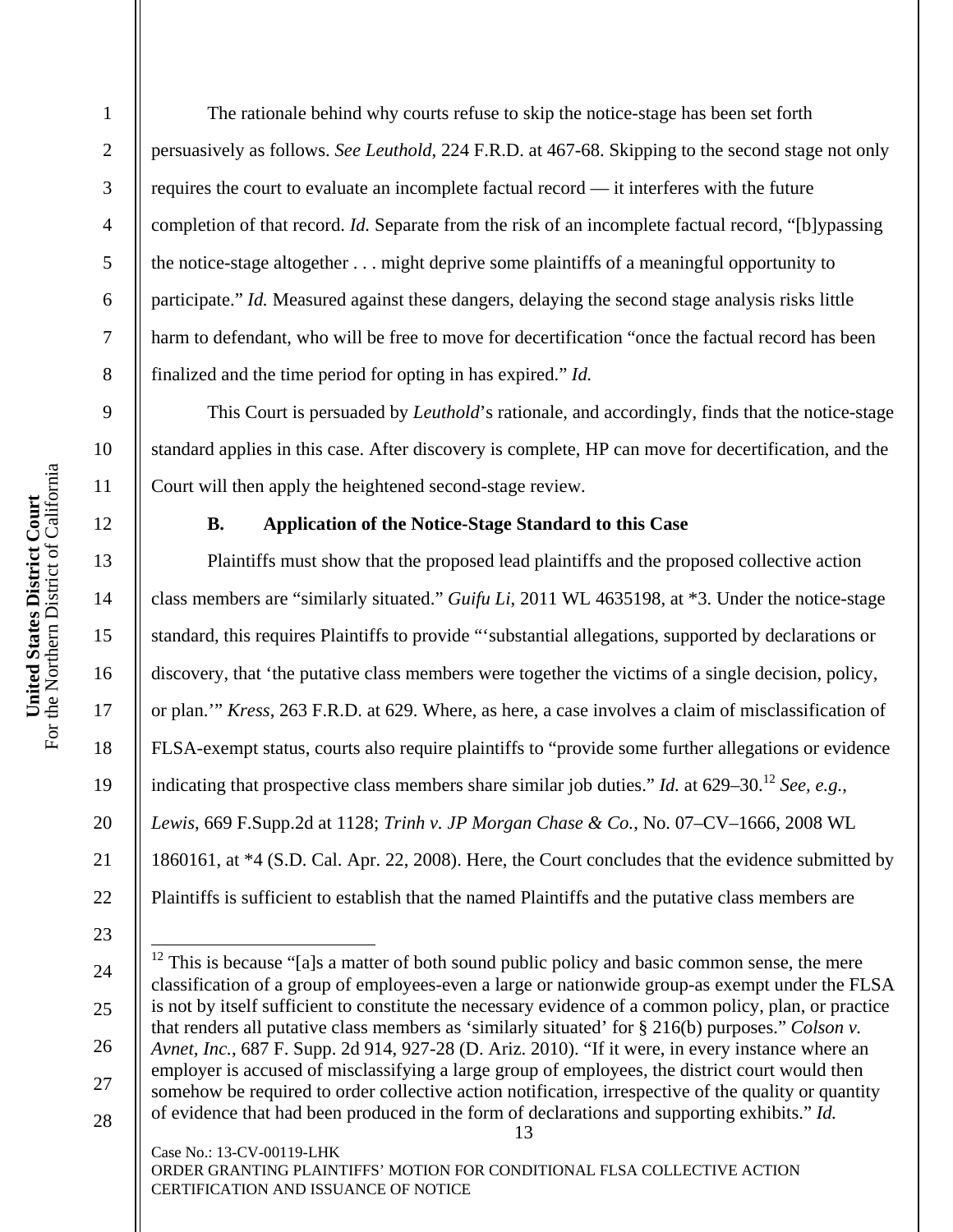For the Northern District of California United States District Court<br>For the Northern District of California **United States District Court** 

1

2

3

4

5

6

7

8

9

10

11

12

13

14

15

16

17

18

19

20

21

22

"similarly situated." Below, the Court first addresses whether Plaintiffs have shown that the putative class members were victims of a single common policy, and second, whether they shared similar job duties.

 First, the Court holds that Plaintiffs have shown that the putative class members were the victims of a single decision, policy, or plan. This requirement is met upon a showing that Plaintiffs were subject to the same uniform classification of exempt status under FLSA. *See, e.g.*, *Kress*, 263 F.R.D. at 629; *Lewis*, 669 F.Supp.2d at 1128. Here, HP's Job Architecture policy uniformly categorizes all putative class members as exempt from the overtime pay requirements of FLSA. This is because under the policy, employees' "global job level" uniformly determines whether employees are classified as exempt or nonexempt under FLSA from overtime pay. *See* Job Architecture Overview at 2340; Albert Depo. at 122, 125, 162 (explaining how global job levels determine exemption status for all employees in that level); Ortolani Depo. at 42-43 (same). Under the policy, all employees in the "individual contributor" global job level are categorized as "exempt in the U.S." Job Architecture Overview at 2340. In this case, pursuant to the class definition, all putative class members are "individual contributors," and thus are exempt, as HP acknowledges. Opp'n at 4; Mot. at 1; Albert Depo. at 144 (noting that Technical Solutions Consultants, Field Technical Support Consultants, and Technology Consultants are exempt).<sup>13</sup> Accordingly, all putative class members are uniformly subjected to the same policy that classifies them as exempt under  $FLSA.<sup>14</sup>$ 

ORDER GRANTING PLAINTIFFS' MOTION FOR CONDITIONAL FLSA COLLECTIVE ACTION CERTIFICATION AND ISSUANCE OF NOTICE

 $\overline{\phantom{a}}$ The proposed class members fall within the three lowest sublevels in the "Individual" Contributor" global job level: entry, intermediate, and specialist. Job Architecture Overview at 2340-41.

<sup>14</sup>  Case No.: 13-CV-00119-LHK 23 24 25 26 27 28  $14$  HP's argument that "the Job Architecture system itself does not show any companywide policy or plan to misclassify" the putative class members, *see* Opp'n at 18; *see also id.* at 23 ("Plaintiffs nowhere identify any class wide policy"), is belied by HP's concession elsewhere in its opposition that "the FTSC, TSC, and TC job [families] are treated as FLSA 'exempt' positions because they are expected to involve duties that qualify for exemption." *Id.* at 4. Further, all 33 named Plaintiffs and opt-ins who have submitted declarations verify that they were classified as exempt under FLSA. *See* Benedict Decl. ¶ 3; Bowders Decl. ¶ 4; Vieira Decl. ¶ 3; Decl. #1 ¶ 4; Decl. #2 ¶ 4; Decl. #3 ¶ 4; Decl. #4 ¶ 3; Decl. #5 ¶ 4; Decl. #6 ¶ 4; Decl. #7 ¶ 5; Decl. #8 ¶ 3; Decl. #9 ¶ 4; Decl. #10 ¶ 3; Decl. #11 ¶ 5; Decl. #12 ¶ 3; Decl. #13 ¶ 4; Decl. #14 ¶ 4; Decl. #15 ¶ 4; Decl. #16 ¶ 3; Decl. #17 ¶ 5; Decl. #18 ¶ 4; Decl. #19 ¶ 3; Decl. #20 ¶ 4; Decl. #21 ¶ 4; Decl. #22 ¶ 3; Decl. #23 ¶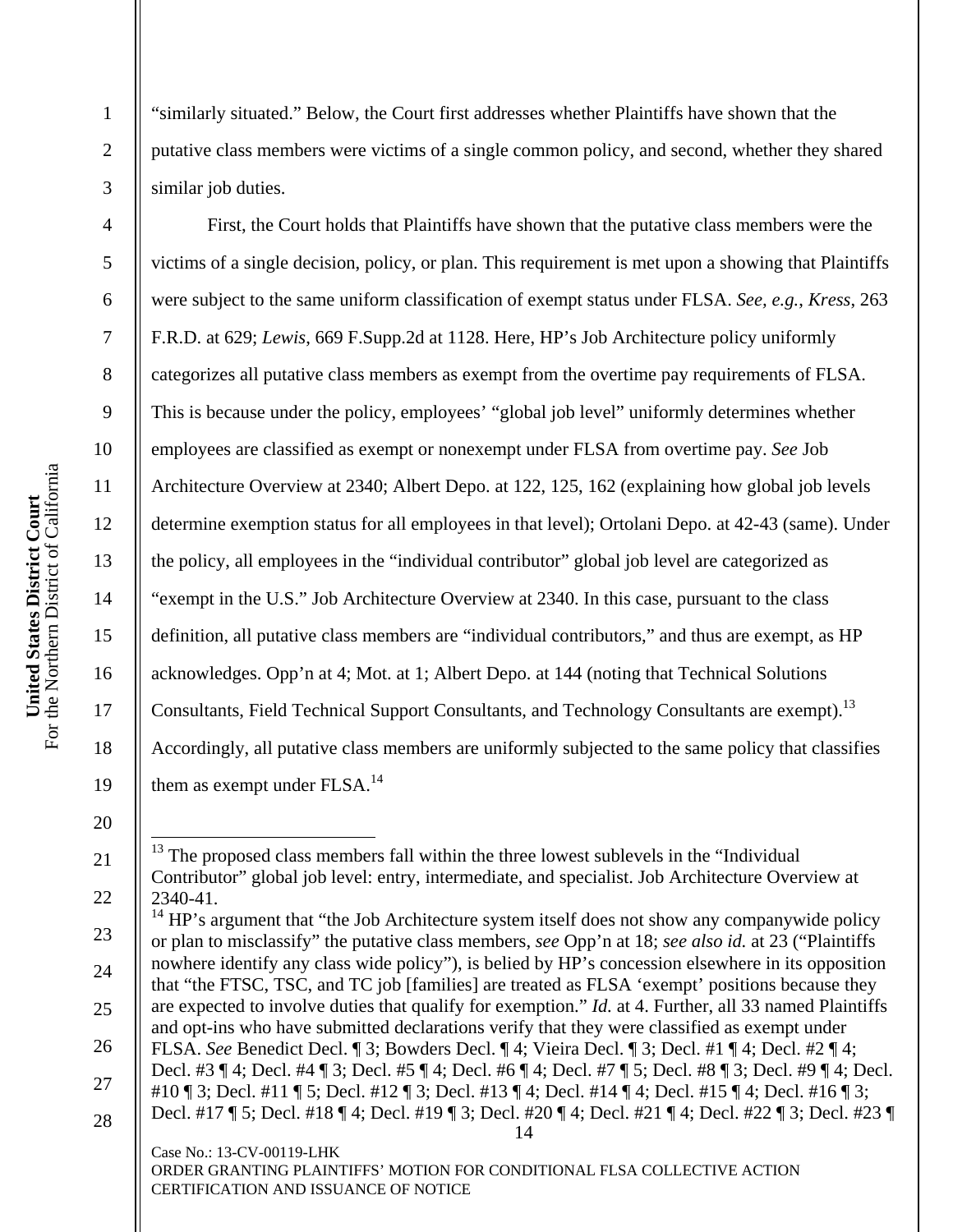4 5 6 7 8 9 10 For the Northern District of California United States District Court<br>For the Northern District of California 11 **United States District Court**  12 13 14 15 16 17

18

19

20

21

22

23

24

25

26

27

28

1

2

3

 Second, the Court now considers "whether plaintiffs' evidence indicates that the propriety of the classification may be determined on a collective basis," *Kress*, 263 F.R.D. at 630, i.e., whether Plaintiffs have demonstrated that putative class members have similar job duties. Courts set forth this second requirement in cases alleging misclassification of exempt FLSA status because whether any given employee is entitled to overtime compensation depends on an individual, factspecific analysis of that employee's job responsibilities under the relevant statutory exemption criteria. *Holt v. Rite Aid Corp.*, 333 F.Supp.2d 1265, 1271 (M.D. Ala. 2004).<sup>15</sup> Therefore, for the purpose of certifying a collective action, the critical question is whether there is sufficient similarity of job duties to allow collective determination of exemption status. Here, the Court finds that Plaintiffs have met the lenient standard of showing that putative class members perform similar job duties, as explained below. Plaintiffs have set forth substantial allegations in their complaint<sup>16</sup> and have submitted

evidence in the form of 33 declarations and HP documents which suggest that putative class members are similarly situated with respect to their job duties. First, with respect to the similarity between employees within each of the nine job titles at issue (e.g., "TSC I" or "FTSC III"), Plaintiffs have submitted evidence that under HP's Job Architecture Policy, employees are categorized into job titles based on their primary job duties and employees with the same job title perform the same general job tasks as identified in a standardized job description. *See, e.g.*, *supra*   $\overline{a}$ 

4; Decl. #24 ¶ 4; Decl. #25 ¶ 3; Decl. #26 ¶ 5; Decl. #27 ¶ 4; Decl. #28 ¶ 4; Decl. #29 ¶ 4; Decl. #  $30 \, \text{T}$  5.

15 <sup>15</sup> The dispositive facts are those that define an employee's primary duties. *See* 29 C.F.R. § 541.700 ("To qualify for exemption under this part, an employee's 'primary duty' must be the performance of exempt work."). "Determination of an employee's primary duty must be based on all the facts in a particular case, with the major emphasis on the character of the employee's job as a whole. Factors to consider when determining the primary duty of an employee include, but are not limited to, the relative importance of the exempt duties as compared with other types of duties; the amount of time spent performing exempt work; the employee's relative freedom from direct supervision; and the relationship between the employee's salary and the wages paid to other employees for the kind of nonexempt work performed by the employee." 29 C.F.R. § 541.700(a). <sup>16</sup> As discussed earlier, Plaintiffs allege that all putative class members "have the primary duties of installing, maintaining, and/or supporting computer software and/or hardware for HP," are "similarly situated in that they have substantially similar job requirements," and that "[i]t is likely that other similarly situated individuals will sign consent forms and join as Plaintiffs on this claim in the future." FAC ¶¶ 8, 22, 52.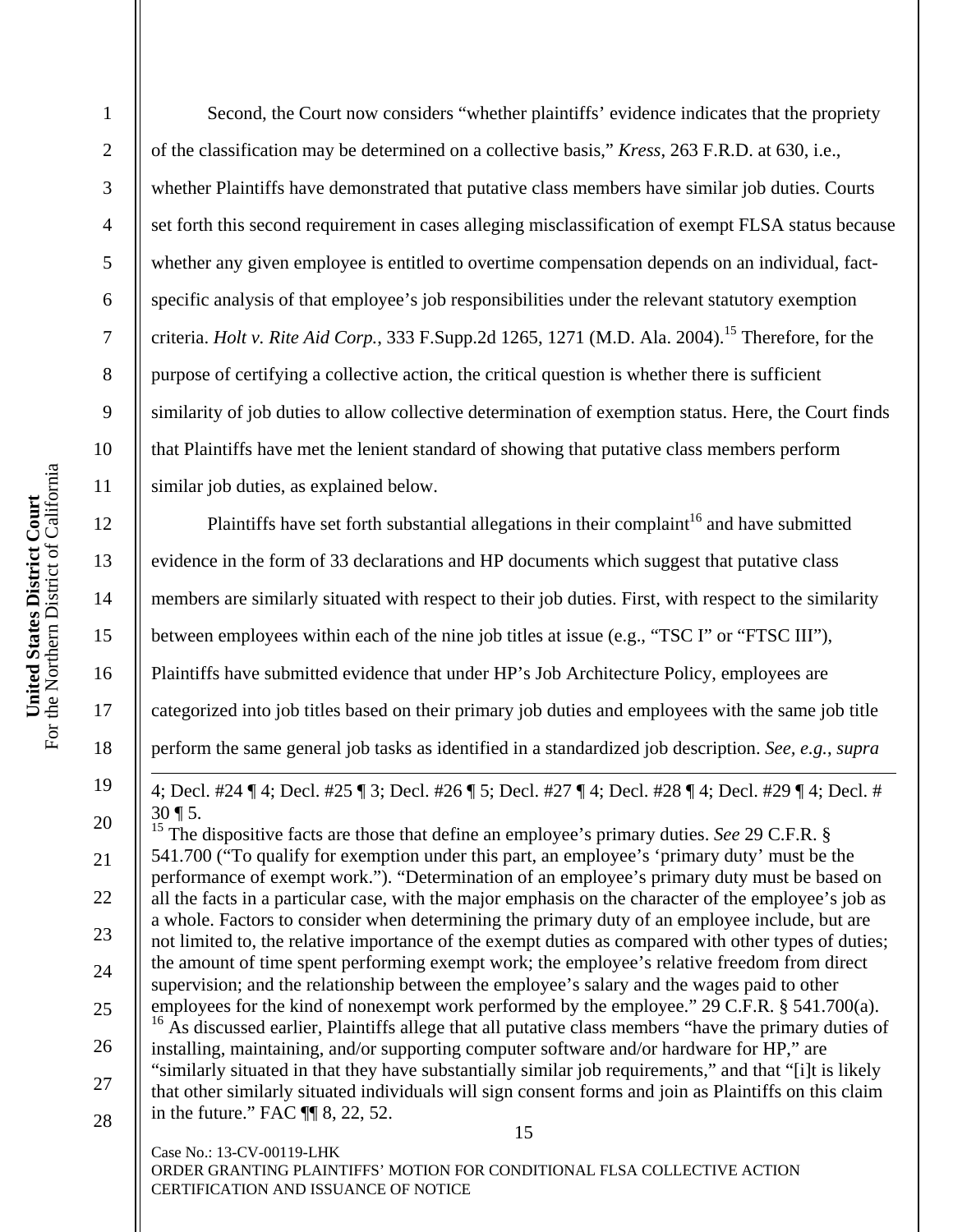3 4 5 6 7 8 9 10 For the Northern District of California United States District Court<br>For the Northern District of California 11 **United States District Court**  12 13 14 15 16 17 18

19

20

21

22

23

1

2

Section I.C (discussing HP Job Architecture Policy). Further, Plaintiffs have submitted declarations in which putative class members testify that other employees with their job title share substantially similar job duties. *See, e.g.*, Decl. #9 ¶ 18 ("The approximately 50 other Technology Consultant IIIs on my team did the same kind of work I have described . . ."); Decl. #20 ¶ 16 ("The approximately 12 other TC IIIs on my team did the same kind of work I have described . . ."); Decl. #26 ¶ 16 ("The approximately 25-30 fellow/other HP Technical Solutions Consultant IIIs on my team did the same kind of work I have described . . ."); Decl. #28 ¶ 14 ("The 9 other HP Technical [Consultant] IIs on my team do the same kind of work I have described . . ."); *compare* Decl. #11 ¶¶ 6, 9 (TSC I work duties involve troubleshooting technical problems), *with* Decl. #19 ¶ 5 (same); *compare* Decl. #8 ¶ 7 (FTSC II work duties involve phone and field customer support and maintenance of HP printers), *with* Decl. #17 ¶ 7 (same); *compare* Decl. # 10 ¶ 5 (TC 1 testifying that work duties involve troubleshooting problems), *with* HP Decl. #7 ¶ 3 (same); *compare* Bowders Decl. ¶ 6 & Bowders Depo. at 184 (FTSC III testifying that his main duty was to provide service support and maintenance and troubleshooting for HP's printing press software), *with* HP Decl.  $\# 21 \P 3$  (same).<sup>17</sup> This evidence suffices to show substantial similarity of job duties between employees within each of the nine job titles at issue.

 Second, with respect to putative class members with different job titles *within each job family* – such as, for example, a TSC I, TSC II, and TSC III – the Court also concludes that they share similar job duties. The Job Architecture Policy suggests that employees within the same job family share common work duties. Job Architecture Overview at 2339 (stating that "Each job is mapped to a . . . job family based on type of work); *id.* at 2344 (stating that "job functions are subdivided into job families based on the type of work"). Plaintiffs' declarations provide additional

<sup>24</sup>  25 26 27 28  $\overline{\phantom{a}}$  $17$  Further, Plaintiffs' declarations note that HP routinely performs audits to ensure that employees' work is properly "standardized," which suggests that employees with the same job title perform similar work. Decl. #5 ¶ 12 (describing audits designed "to ensure that I and my team members followed standardized processes when performing on-site work and documenting such work"); Decl. #13 ¶ 11 ("HP audits my team periodically."); Decl. #23 ¶ 11 ("HP audited my team annually, with the intent of standardizing the established processes my fellow Technology Consultants and I followed."); Decl. #25 ¶ 10 ("HP routinely audited my team's work to ensure that work was performed according to strict procedures.").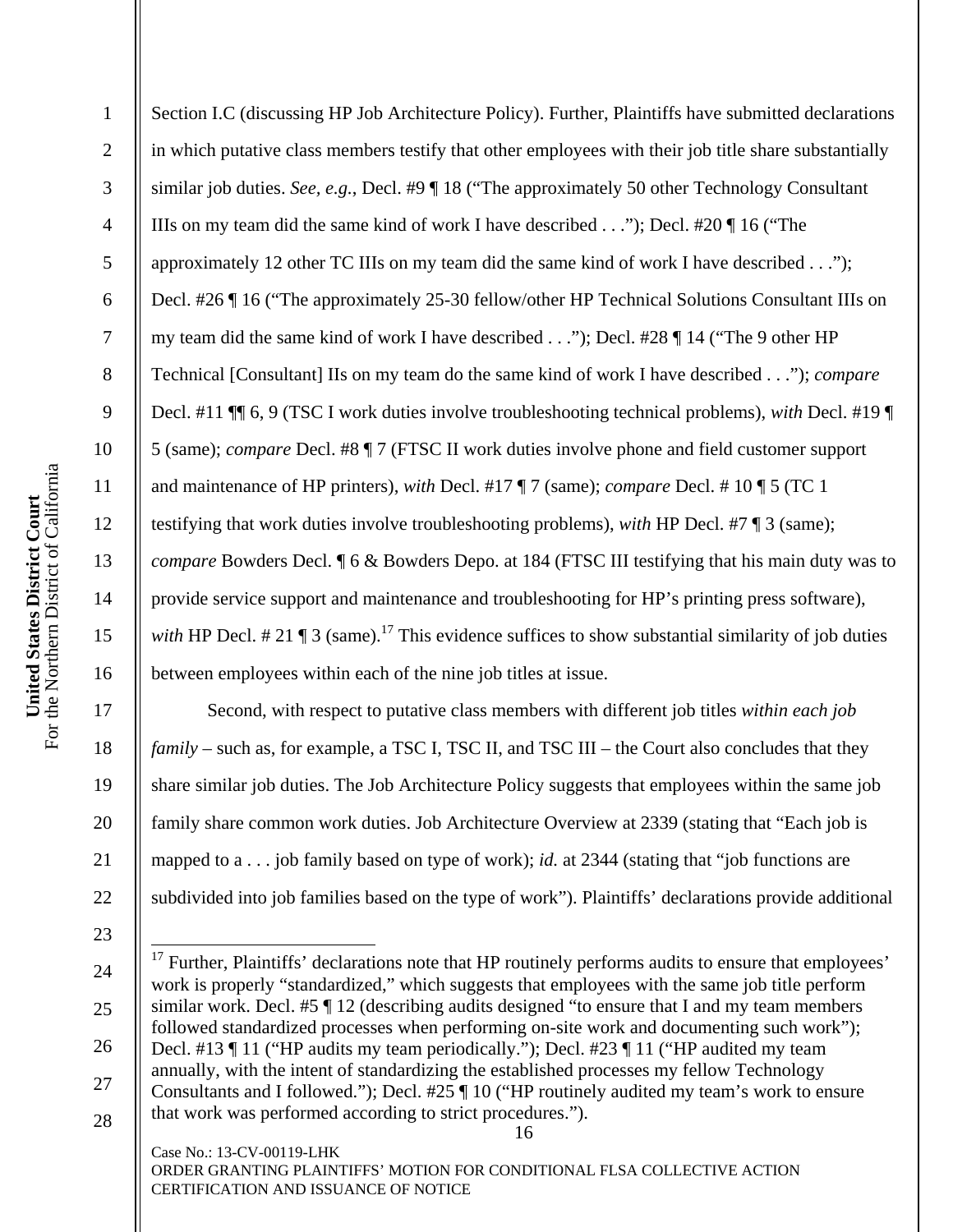3 4 5 6 7 8 9 10 For the Northern District of California United States District Court<br>For the Northern District of California 11 **United States District Court**  12 13 14 15 16 17 18

19

20

21

22

23

24

25

26

1

2

support for this conclusion. *Compare, e.g.*, Decl. #3 ¶ 4(c) (stating he worked as both a TC II and a TC III, and that "[i]n those two job titles, my duties were generally the same, which included "performing installations, and addressing troubleshooting issues . . . [in order to] keep the products I supported up and running" and speaking with customers), *with* Decl. # 10 ¶ 5 (TC I testifying that his major job duties involved "troubleshooting problems . . . [in order] to keep the products I supported up and running" and speaking with customers); *compare* Decl. # 19 ¶ 5 (TSC I work duties involve troubleshooting technical problems), *with* Decl. #26 ¶ 6 (TSC III work duties involve responding to data-related malfunctions to keep datacenters running properly); *compare* Decl. #8 ¶ 7 (FTSC II work duties involve phone and field customer support and maintenance of HP printers), *with* Bowders Decl. ¶ 6 (FTSC III work duties involve providing service support and maintenance for HP's printing press software). The job descriptions also confirm that putative class members with different job titles within each job family have similar job duties. *See* ECF No. 153- 3 at 3 (job description for each of the three job titles in the FTSC job family cites the same duty of "integrat[ing] technical knowledge and business understanding to create solutions for customers" and resolving "technical incidents"); ECF No. 153-4 at 2-3 (job description for each of the three job titles in the TSC job family cites the same duty of "successfully resolv[ing] technical issues (hardware and software)" and "respond[ing] to service, product, technical, and customer-relations questions"); ECF No. 153-5 at 3 (job descriptions for each of three job titles in the TC job family cite comparable duties: "technical systems management" for TC I's, "installing new systems applications, updating applications, firmware, and drivers" for TC II's, and "technical support" for  $TC III's$ ).

 Finally, the Court concludes that putative class members *across* the three job families are also similarly situated with respect to their primary job duties, for five reasons. First, Plaintiffs have submitted evidence that putative class members in all three families are all essentially technical support workers who share the primary duty of installing, maintaining, and/or supporting computer hardware or software for HP. Declarations from employees across all three families state

27 28

> Case No.: 13-CV-00119-LHK ORDER GRANTING PLAINTIFFS' MOTION FOR CONDITIONAL FLSA COLLECTIVE ACTION CERTIFICATION AND ISSUANCE OF NOTICE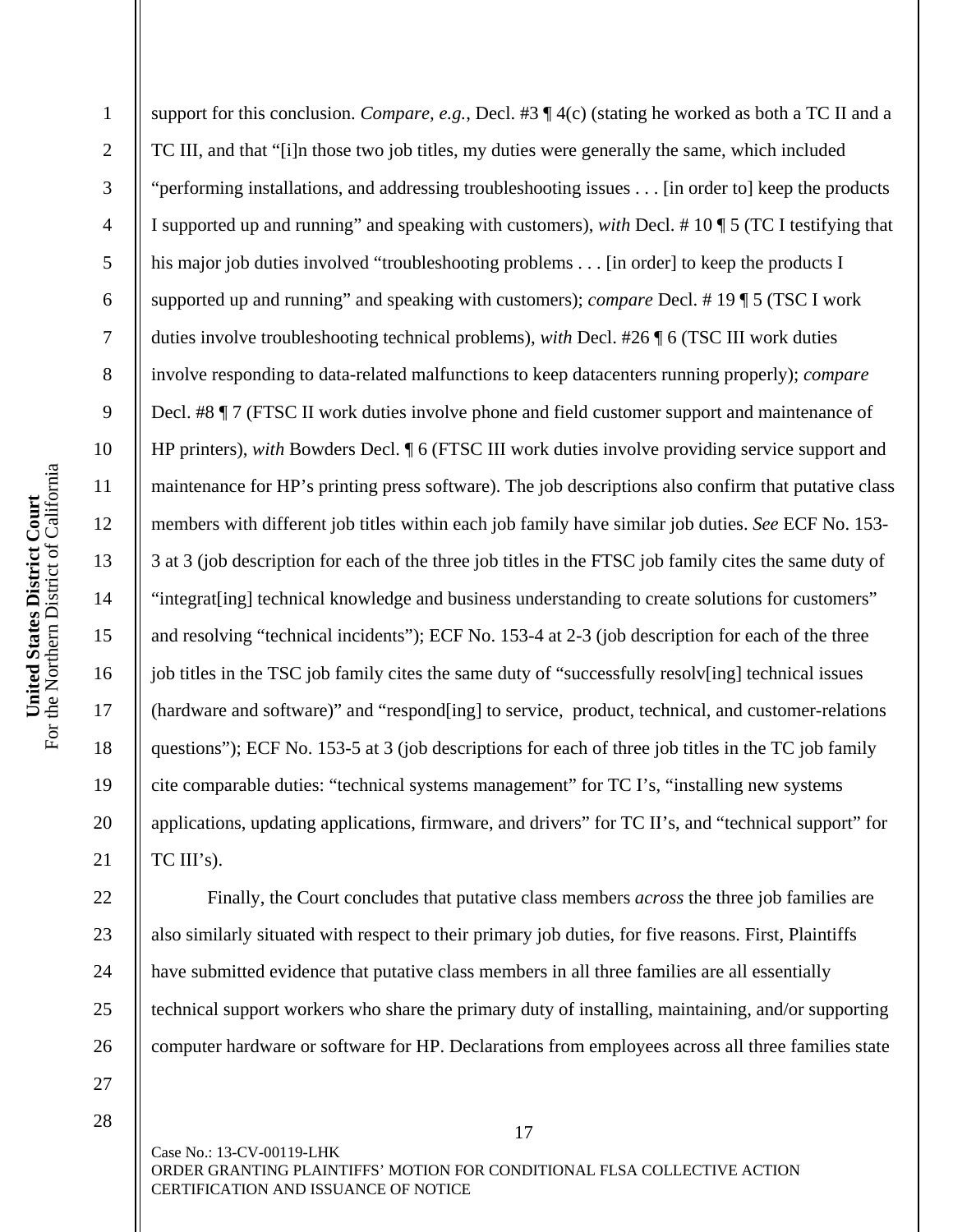| $\mathbf{1}$     | as much, which alone suffices. <sup>18</sup> Second, other parts of Plaintiffs' declarations suggest that                                                                                                                     |  |
|------------------|-------------------------------------------------------------------------------------------------------------------------------------------------------------------------------------------------------------------------------|--|
| $\overline{2}$   | employees across three families have similar duties. For example, three declarations from                                                                                                                                     |  |
| 3                | employees in three different families claim their main job duty is some kind of troubleshooting or                                                                                                                            |  |
| $\overline{4}$   | routine maintenance of HP's computer hardware or software. See Bowders Decl. ¶ 6 (FTSC spends                                                                                                                                 |  |
| $\mathfrak{S}$   | the majority of his time doing installation, repairs, and upgrades for printing software); Decl. #30 $\P$                                                                                                                     |  |
| $\boldsymbol{6}$ | 10 (TC spends the majority of his time maintaining software, installing upgrades, and assessing                                                                                                                               |  |
| $\overline{7}$   | malfunctions); Vieira Decl. ¶ 5 (TSC spends his time doing maintenance, troubleshooting, and                                                                                                                                  |  |
| $8\,$            | support of HP's PBX System). <sup>19</sup> Third, the "job level definitions" <sup>20</sup> for each respective level (I, II,                                                                                                 |  |
| $\overline{9}$   | or III) within each job family are nearly identical. See ECF No. 153-3 at 1 (FTSC job level                                                                                                                                   |  |
| 10               | definitions); ECF No. 153-4 at 2(TSC job level definitions); ECF No. 153-5 at 2(TC job level                                                                                                                                  |  |
| 11               | definitions). <sup>21</sup> Fourth, employees in all three families are categorized within HP's "Services" job                                                                                                                |  |
| 12               | function, and all fall within the Technical Career Path at HP. Job Architecture Overview at 2354.                                                                                                                             |  |
| 13               | Fifth, Plaintiffs' declarations demonstrate that putative class members across all three families                                                                                                                             |  |
| 14               | share these common traits: $(1)$ their duties are purely technical; $(2)$ they do not make business                                                                                                                           |  |
| 15               | decisions, like pricing, selling, or marketing HP products; (3) they do not hire, fire, evaluate, or                                                                                                                          |  |
| 16               | discipline others; (4) they share the similar goal of ensuring that computer systems perform their                                                                                                                            |  |
| 17               | intended functions; (5) they keep computer systems running according to detailed procedures,                                                                                                                                  |  |
| 18               | guidelines, and restrictions set forth in HP manuals and policies; (6) they are assigned trouble ticket                                                                                                                       |  |
| 19               | See, e.g., Benedict Decl. ¶ 16; Bowders Decl. ¶ 13-14; Vieira Decl. ¶ 14-15; Decl. #1 ¶ 17;                                                                                                                                   |  |
| 20               | Decl. #2 \[\] 15-16; Decl. #3 \[\] 14-15; Decl. #4 \[\] 16; Decl. #5 \[\] 19; Decl. #6 \[\] 14-15; Decl. #7 \[\]<br>14; Decl. #8 $\P$ 16-17; Decl. #9 $\P$ 18-19; Decl. #10 $\P$ 17-18; Decl. #11 $\P$ 13; Decl. #12 $\P$ 14; |  |
| 21               | Decl. #13    16-17; Decl. #14    19-20; Decl. #15   16; Decl. #16   15; Decl. #17   14; Decl.<br>#18    18-20; Decl. #19    12; Decl. #20    16; Decl. #21    16-17; Decl. #22    12; Decl. #23    17;                        |  |
| 22               | Decl. #24 \[\] 12-13; Decl. #25 \[\] 17; Decl. #26 \[\] 16-17; Decl. #27 \[\] 13; Decl. #28 \[\] 14; Decl.                                                                                                                    |  |
| 23               | #29    13-14; Decl. #30   25.<br>HP concedes that "each named plaintiff characterizes his primary job duty as a form of                                                                                                       |  |
| 24               | troubleshooting," Opp'n at 25, and named plaintiffs span across two job families (FTSC and TSC).<br>$20$ These "job level definitions" are part of the job description for any given job title.                               |  |
| 25               | $^{21}$ For example, the job level definitions for an FTSC I, TSC I, and TC I all state that the employee<br>"[a]pplies basic foundation of a function's principles, theories and concepts to assignments of                  |  |
| 26               | limited scope. Utilizes professional concepts and theoretical knowledge acquired through                                                                                                                                      |  |
| 27               | specialized training, education, or previous experience." See ECF No. 153-3 at 1 (FTSC job level<br>definition); ECF No. 153-4 at 2(TSC job level definition); ECF No. 153-5 at 2(TC job level                                |  |
| 28               | definition).<br>18                                                                                                                                                                                                            |  |
|                  | Case No.: 13-CV-00119-LHK<br>ORDER GRANTING PLAINTIFFS' MOTION FOR CONDITIONAL FLSA COLLECTIVE ACTION<br>CERTIFICATION AND ISSUANCE OF NOTICE                                                                                 |  |
|                  |                                                                                                                                                                                                                               |  |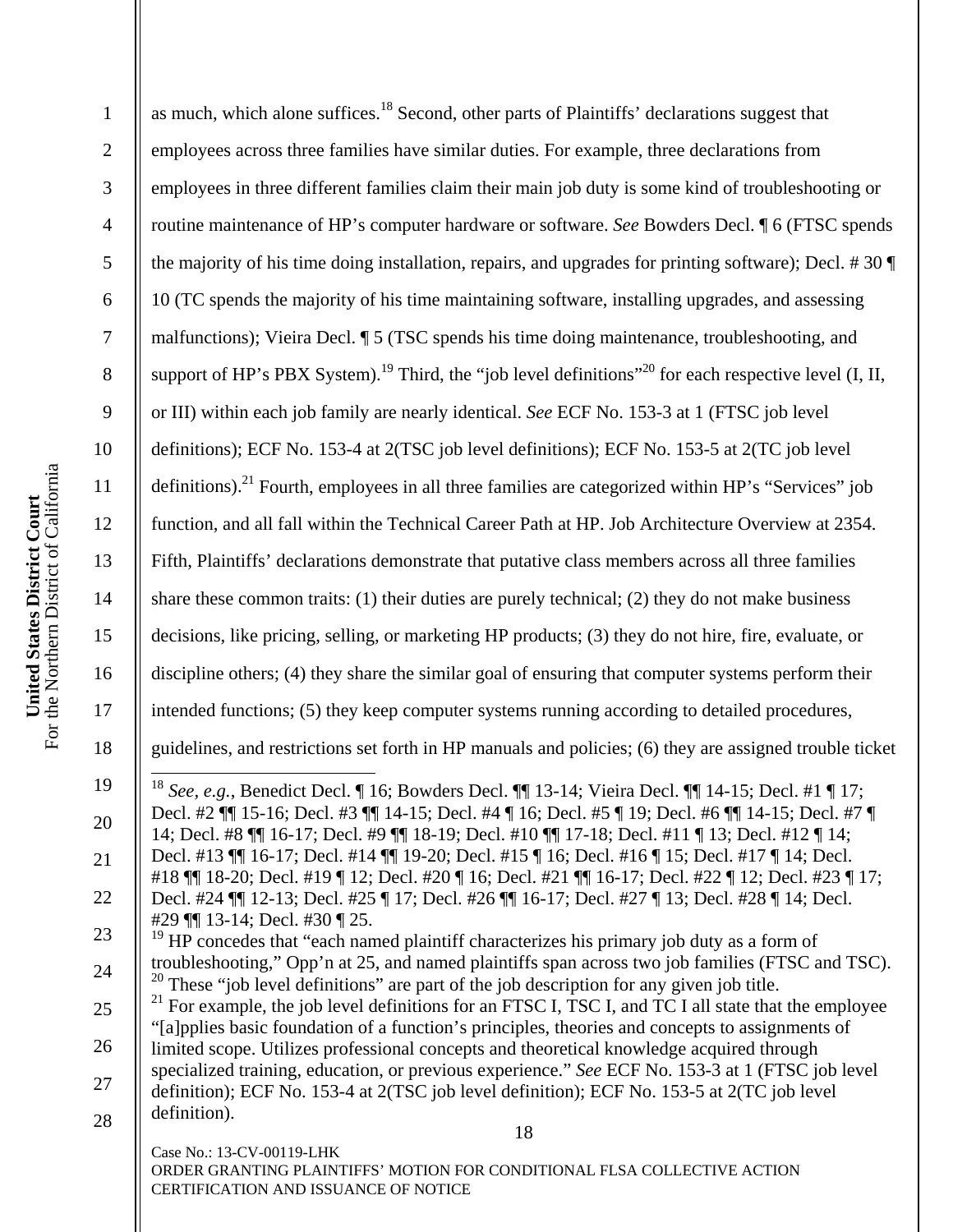2

3

4

5

6

7

8

9

10

11

12

13

14

15

16

17

18

 $\overline{a}$ 

19

20

21

22

and service requests through centralized systems through which they respond to those tickets and resolve those problems within strict deadlines; and (7) they lack significant discretion because HP policies constrain their decision-making. 22

 The Court acknowledges that there are indeed differences between putative class members, as HP points out, Opp'n at 21. As one example, different putative class members deal with differing products. *See, e.g.*, Decl. # 11 ¶ 6 (primarily works with video conferencing equipment); Bowders Decl. ¶ (primarily works with printing equipment). However, this does not change the Court's conclusion, as Plaintiffs need only show that class members' positions are similar, not "identical," to the positions held by other members. *See Misra v. Decision One Mortg. Co.*, SA CV 07–994 DOC (RCx), 2008 WL 7242774, at \*7 (C.D. Cal. June 23, 2008); *Khadera v. ABM Industries Inc.*, C08-0417 RSM, 2011 WL 7064235, at \*3 (W.D. Wash. Dec. 1, 2011) ("If one zooms in close enough on anything, differences will abound . . . Plaintiffs' claims need to be considered at a higher level of abstraction.") (citation omitted).<sup>23</sup> Indeed, courts in this Circuit have conditionally certified collective actions analogous to this one in which Plaintiffs alleged misclassification of technical support workers' exempt status, even despite the fact that putative class members held positions across multiple job titles. *See, e.g.*, *Lewis*, 669 F.Supp.2d at 1128

<sup>22</sup> *See* Benedict Decl. ¶¶ 5-10, 13; Bowders Decl. ¶¶ 6-10; Vieira Decl. ¶¶ 5-10, 13; Decl. #1 ¶¶ 6- 10, 13; Decl. #2 ¶¶ 6-10, 13; Decl. #3 ¶¶ 6-9, 12; Decl. #4 ¶¶ 5-10, 13; Decl. #5 ¶¶ 7-13, 16; Decl. #6 ¶¶ 6-11; Decl. #7 ¶¶ 7-9, 12; Decl. #8 ¶¶ 7-11, 14; Decl. #9 ¶¶ 6-11, 14; Decl. #10 ¶¶ 5-10, 13; Decl. #11 ¶¶ 6-8, 11; Decl. #12 ¶¶ 5-9, 12; Decl. #13 ¶¶ 6-12, 15; Decl. #14 ¶¶ 6-10, 13; Decl. #15 ¶¶ 6-10, 13; Decl. #16 ¶¶ 5-9, 12; Decl. #17 ¶¶ 7-11; Decl. #18 ¶¶ 6-12, 15; Decl. #19 ¶¶ 5-7, 10; Decl. #20 ¶¶ 7-9, 12; Decl. #21 ¶¶ 6-9, 12; Decl. #22 ¶¶ 5-8, 11; Decl. #23 ¶¶ 6-11, 14; Decl. #24 ¶¶ 6-7, 10; Decl. #25 ¶¶ 5-11, 14; Decl. #26 ¶¶ 6-10, 13; Decl. #27 ¶¶ 6-10; Decl. #28 ¶¶ 6-10, 13; Decl. #29 ¶¶ 6-10; Decl. #30 ¶¶ 10-15.

<sup>19</sup>  23 24 25 26 27 28 23 For example, in *Zaborowski v. MHN Govt. Services, Inc.*, C 12-05109 SI, 2013 WL 1787154, at \*3-\*4 (N.D. Cal. Apr. 25, 2013), the Court granted conditional certification to a class of consultants alleging misclassification of FLSA exempt status, where the defendant pointed to different types of clients and assignments among the consultants, because they all had "similar duties, regardless of the type or location of assignment they are given." *See also Delgado v. Ortho-McNeil, Inc.*, SACV07-263CJCMLGX, 2007 WL 2847238, at \*3 (C.D. Cal. Aug. 7, 2007) (granting conditional certification where class alleged misclassification of exempt status even though defendant pointed to "differences in products sold, and differences in specific clients" among sales representatives).

Case No.: 13-CV-00119-LHK ORDER GRANTING PLAINTIFFS' MOTION FOR CONDITIONAL FLSA COLLECTIVE ACTION CERTIFICATION AND ISSUANCE OF NOTICE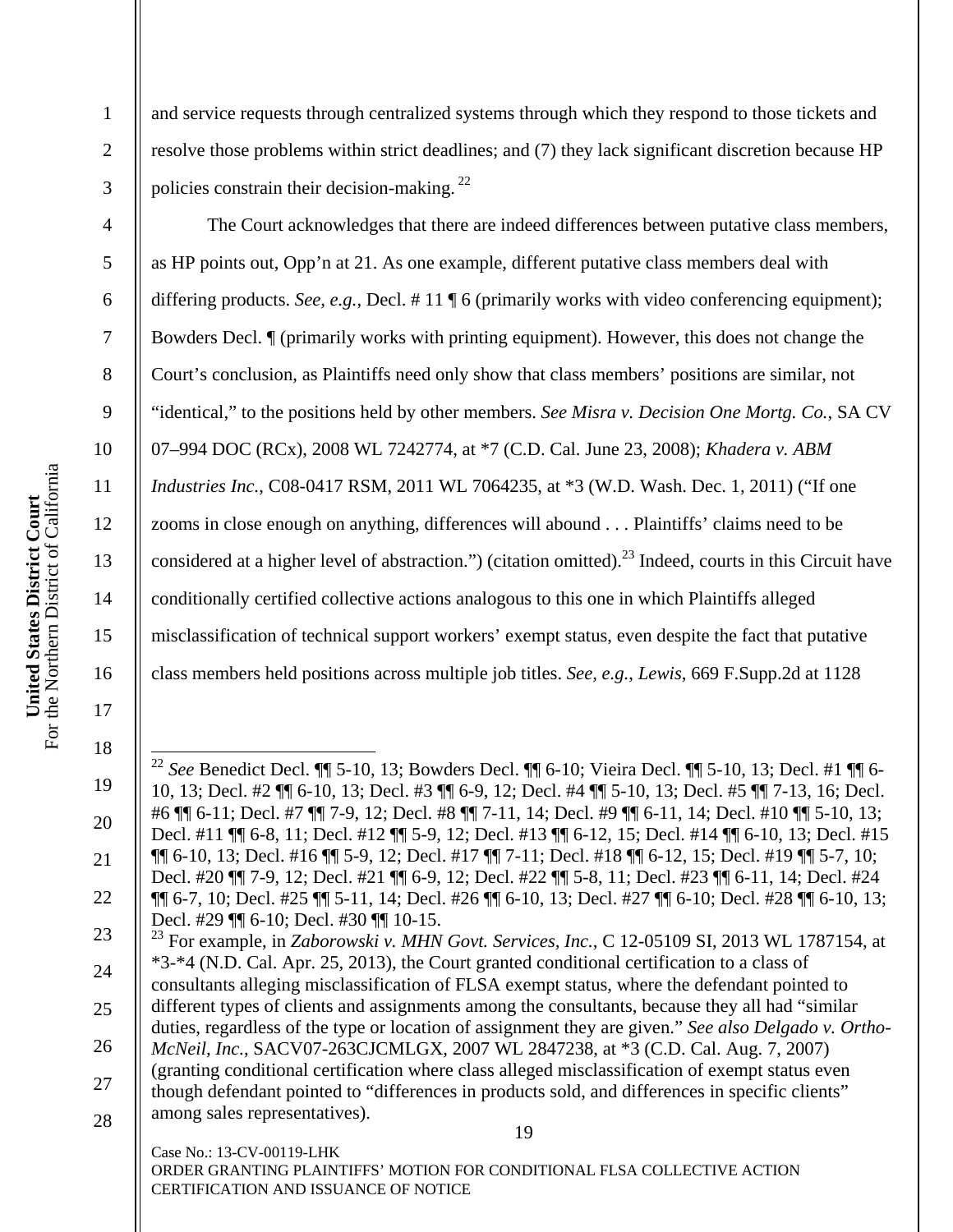2

3

4

5

6

7

8

9

10

11

12

13

14

15

16

17

18

19

20

21

22

(certifying class of technical support workers in seven job titles);24 *Gerlach v. Wells Fargo*, C 05– 0585 CW, 2006 WL 824652, at \*3, \*1n.3 (N.D. Cal. Mar. 28, 2006) (certifying class of technical support workers in various job titles in various levels); *Santiago v. Amdocs, Inc.*, C 10-4317 SI, 2011 WL 6372348, at \*7 (N.D. Cal. 2011) (certifying class of technical support workers with the primary job duties of "providing computer support, trouble shooting, testing related to repairs and problem-solving, and technical services" despite various job titles). <sup>25 26</sup> Thus, the Court concludes that notwithstanding some differences between putative class members' job duties, Plaintiffs' evidence and substantial allegations of similarity suffice to establish that putative class members are similarly situated. *Morton*, 2007 WL 1113999, at \*2 (holding courts require little more than substantial allegations, supported by declarations or discovery at the notice-stage).

 HP's arguments against certification are unavailing. These arguments fall into three categories, and the Court addresses each in turn below.

<sup>25</sup> *See also Rosenburg v. IBM*, No. CV 06-00430 PJH, 2007 WL 128232, at \*2 (N.D. Cal. Jan. 11, 2007) (conditionally certifying FLSA settlement class of technical support workers in two job families covering different job titles in 10 "Covered Position Codes"); *Scott v. Aetna Servs., Inc.*, 210 F.R.D. 261, 263 (D. Conn. Oct. 3, 2002) (recognizing certification of FLSA class comprised of computer "Systems Engineers" in two different job codes, where record showed that all plaintiffs performed similar job duties and were categorized in one "job category," even though specific duties and assignments were not identical).

20 23 24 25 26 27 28  $26$  The Court notes that even outside the specific context of technical support workers, courts routinely grant conditional certification of multiple-job-title classes in misclassification cases. *See, e.g.*, *Wong v. HSBC Mortg. Corp. USA*, 2008 WL 753889, at \*1 (N.D. Cal. Mar. 19, 2008); *Beauperthuy v. 24 Hour Fitness USA*, *Inc*., 06-0715SC, 2007 WL 707475, at \*7 (N.D. Cal. Mar. 6, 2007) (certifying class consisting of General Managers, Operations Managers, and Fitness Managers); *Herring v. Hewitt Associates, Inc.*, No. 06-267, 2007 WL 2121693, at \*1, \*6 (D. N.J. July 24, 2007) (certifying class with three job titles); *Camp v. Progressive Corp.*, No. Civ. A. 01- 2680, 2002 WL 31496661, at \*4-\*5 (E.D. La. Nov. 8, 2002) (certifying class with six job titles even though defendant produced evidence that class members had "different pay grades and allegedly very different job duties").

 $\overline{\phantom{a}}$ <sup>24</sup> *Lewis* is particularly instructive here. There, the court conditionally certified a class spanning across seven job titles because all putative class members held "similar job positions" with the primary duty of installing, maintaining, and supporting the defendant's technical infrastructure, and none were involved in running HP's business. *Lewis*, 669 F. Supp. 2d at 1125. The court held that certification was proper because "all technical support workers share [common] job description[s], were uniformly classified as exempt from overtime pay by defendants, and perform similar job duties." *Id.* at 1128.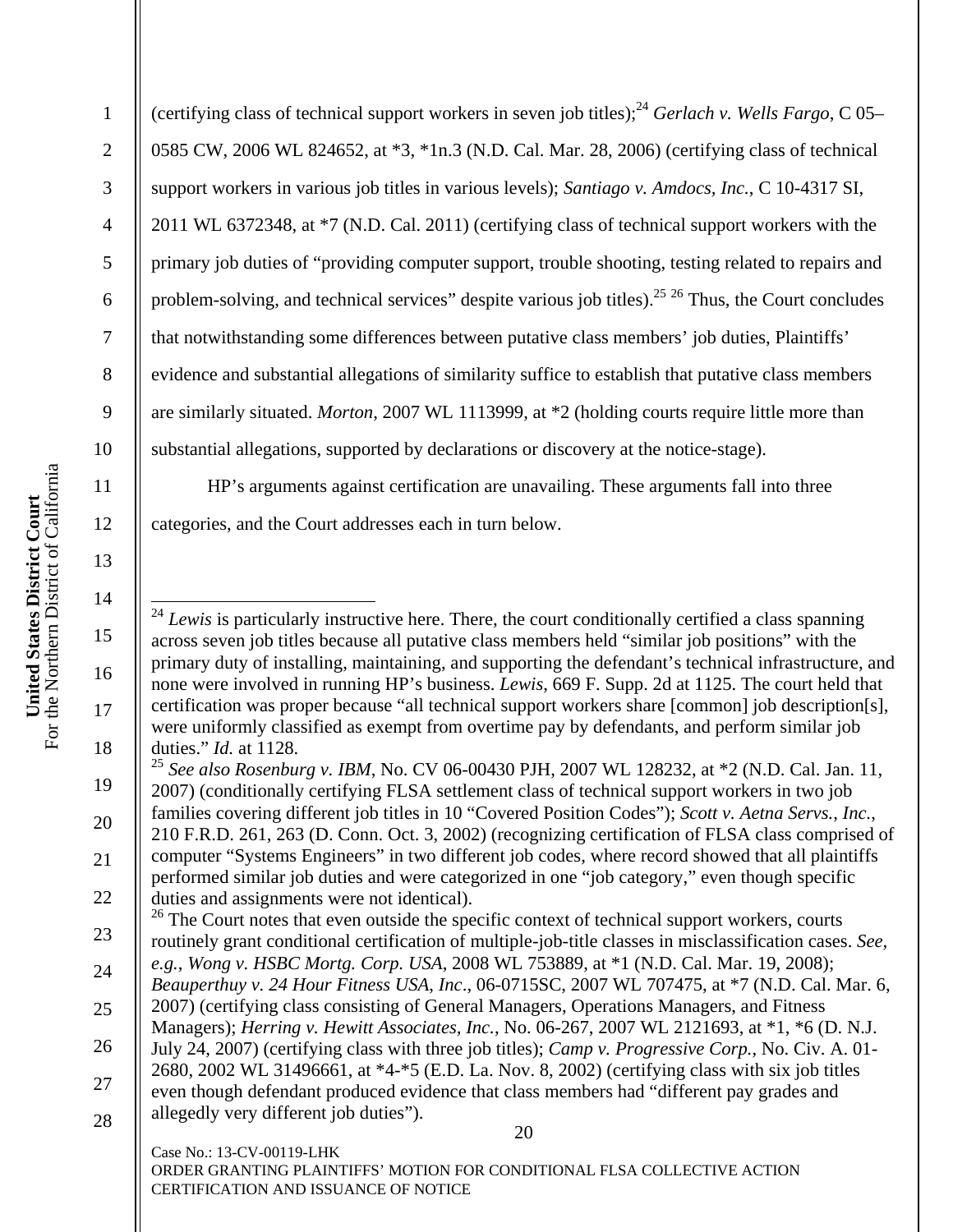21 Case No.: 13-CV-00119-LHK ORDER GRANTING PLAINTIFFS' MOTION FOR CONDITIONAL FLSA COLLECTIVE ACTION 1 2 3 4 5 6 7 8 9 10 11 12 13 14 15 16 17 18 19 20 21 22 23 24 25 26 27 28 First, HP argues that "Plaintiffs' allegation that all putative class members are involved in 'installing, maintaining, and/or supporting' computer systems or programs fails to identify any categorical misclassification, as such duties *can be exempt* in the context here. . . . Because Plaintiffs' allegation is facially insufficient to establish non-exempt status, their Motion is properly denied as well." Opp'n at 1-2 (emphasis in original); *id.* at 19 ("[T]he alleged 'primary duty' purportedly binding the class is legally meaningless and unworkable, as it covers innumerable activities in the technology field, including duties that are expressly exempt under the FLSA."). HP's argument fails for two reasons. First, other than citing these potential exemptions,  $27$  HP provides no explanation or argument about them sufficient to demonstrate that they mandate a finding of no substantial similarity. *See* Opp'n at 20. More importantly, HP's argument is misplaced. Because the notice-stage is not the appropriate time for a court to evaluate the merits of plaintiffs' FLSA claims, *see Morton*, 2007 WL 1113999, at \*3, courts routinely hold that "the potential applicability of an FLSA exemption does not preclude conditional certification." *Barrera v. U.S. Airways Group, Inc*., CV-2012-02278-PHX, 2013 WL 4654567, at \*5 (D. Ariz. Aug. 30, 2013) (collecting cases); *Stanfield*, 2006 WL 3190527, at \*4 (rejecting defendant's argument that "the presence of several exemptions that may apply to the putative class members [] precludes class certification" because such a question went to the merits, and noting that "[e]ven if it turns out that [p]laintiffs cannot prevail on their FLSA claim because they are subject to exemptions, a collective action should still be certified if they are similarly situated."); *Sliger v. Prospect Mortg., LLC*, CIV. S-11-465 LKK, 2011 WL 3747947, at \*3 (E.D. Cal. Aug. 24, 2011) (holding that defendant's evidence that plaintiffs are exempt employees was "beside the point at this [notice] stage of the proceeding. Defendant will have an opportunity to demonstrate the merits of its affirmative defenses at the second tier stage of this proceeding."). Second, HP relatedly argues that the inquiry whether each putative class member is misclassified as exempt will be dominated by individualized factual inquiries. Opp'n at 21-24 ("Individual factual analyses will be required to adjudicate the exempt status of any given person. .  $\overline{a}$  $^{27}$  HP specifically cites the administrative exemption and the computer employee exemption. Opp'n at 19-20.

CERTIFICATION AND ISSUANCE OF NOTICE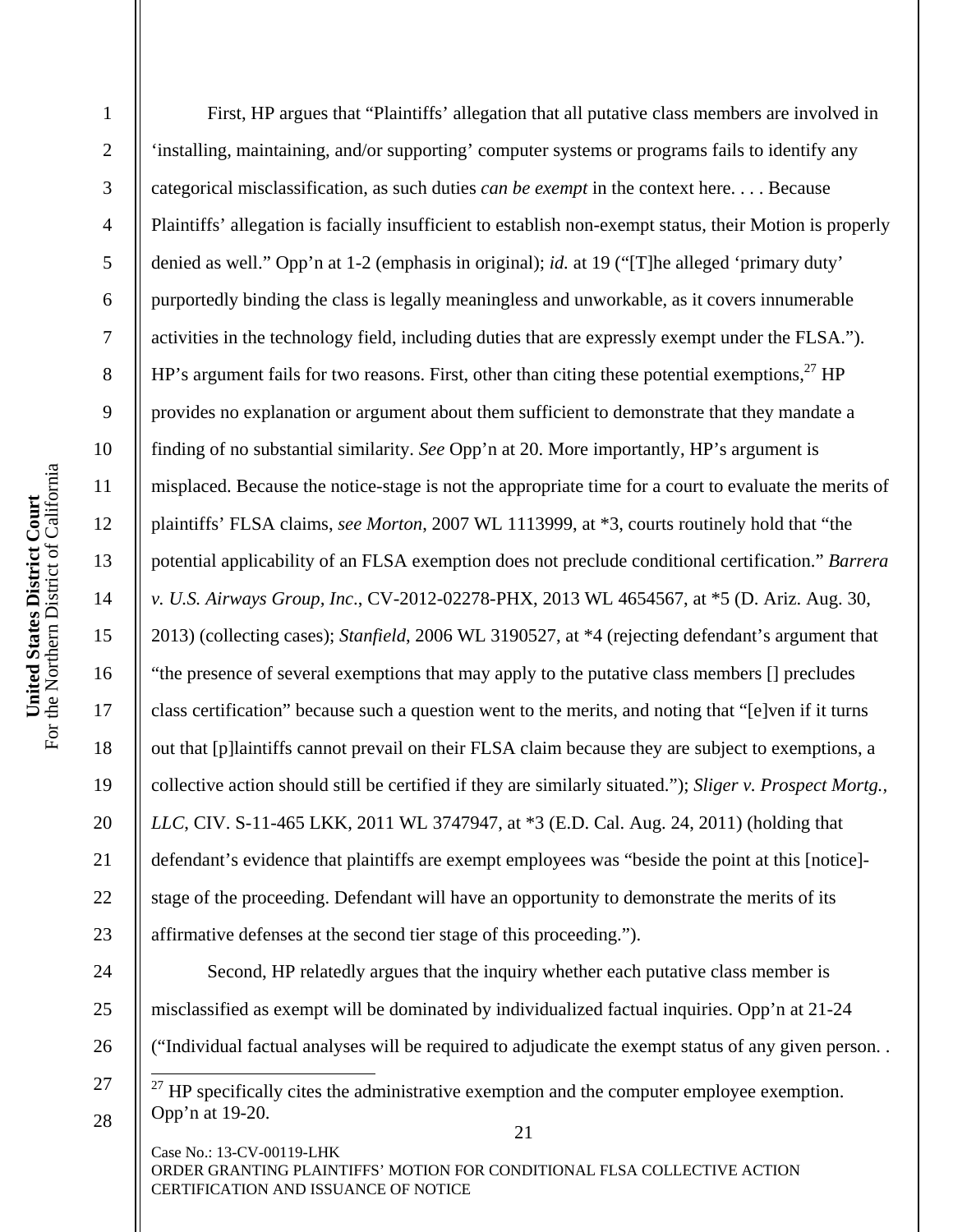2

3

4

5

6

7

8

9

10

11

12

13

14

15

16

17

18

19

20

21

22

23

 $\overline{a}$ 

. . In each case, further inquiries are necessary to determine the nature of the individual's work and 'primary duties' to adjudicate the exemption . . . [T]he Court would have to conduct 33 separate examinations into each person's specific duties, the nature and detail of the product documentation, the nature of the manager's or customer's restrictions, other factors affecting the level of supervision (such as whether they work remotely, in office, or on site), and any contradictory testimony or evidence coming from the Plaintiffs' or Opt-in's own testimony, personnel files, managers, or teammates."). The Court rejects HP's argument, which courts in this Circuit have consistently rejected in misclassification cases. *See, e.g.*, *Luque v. AT&T Corp.*, C 09-05885 CRB, 2010 WL 4807088, at \*5 (N.D. Cal. Nov. 19, 2010) (rejecting defendant's argument that conditional certification should be denied because a fact-intensive inquiry will be required to determine each class member's exemption status, reasoning that courts should not consider the need for individualized inquiries until the second stage of certification); *Labrie*, 2009 WL 723599, at \*6 (finding that defendant's "arguments [that individualized inquiries will be needed to determine exempt status] raise issues primarily going to the merits and are more appropriately addressed on a motion to decertify"); *Harris*, 716 F.Supp.2d at 841-842 (collecting cases holding that courts should address the need for individualized inquiries at the second stage of certification); *Phillip Flores v. Velocity Express, Inc.*, No. 12–cv–05790–JST, 2013 WL 2468362, at \*7 (N.D. Cal. June 7, 2013) (holding that defendant's argument that misclassification of workers would involve a fact-intensive inquiry would not preclude conditional certification). At this stage, the only issue before the Court is whether to *conditionally* certify the class such that notices may be distributed to potential members of that class. This Court will undoubtedly revisit HP's argument and the issue of whether Plaintiffs are actually similarly situated at the second stage, when discovery is complete and HP "move<sup>[s]</sup> to decertify the class." *Leuthold*, 224 F.R.D. at 467.<sup>28</sup>

<sup>22</sup>  24 25 26 27 28  $^{28}$  In any event, the Court notes that given that HP acknowledges that "the FTSC, TSC, and TC job [titles] are treated as FLSA 'exempt' positions because they are expected to involve duties that qualify for exemption," Opp'n at 4, HP cannot credibly argue that the need for individual inquiries into exempt status precludes certification. *See Delgado*, 2007 WL 2847238, at \*2 ("It is somewhat disingenuous, then, for Defendants to argue that they should be permitted to treat all sales representatives as one group for purposes of classifying them as exempt, but that this Court can only determine the validity of that classification by looking to the specific job duties of each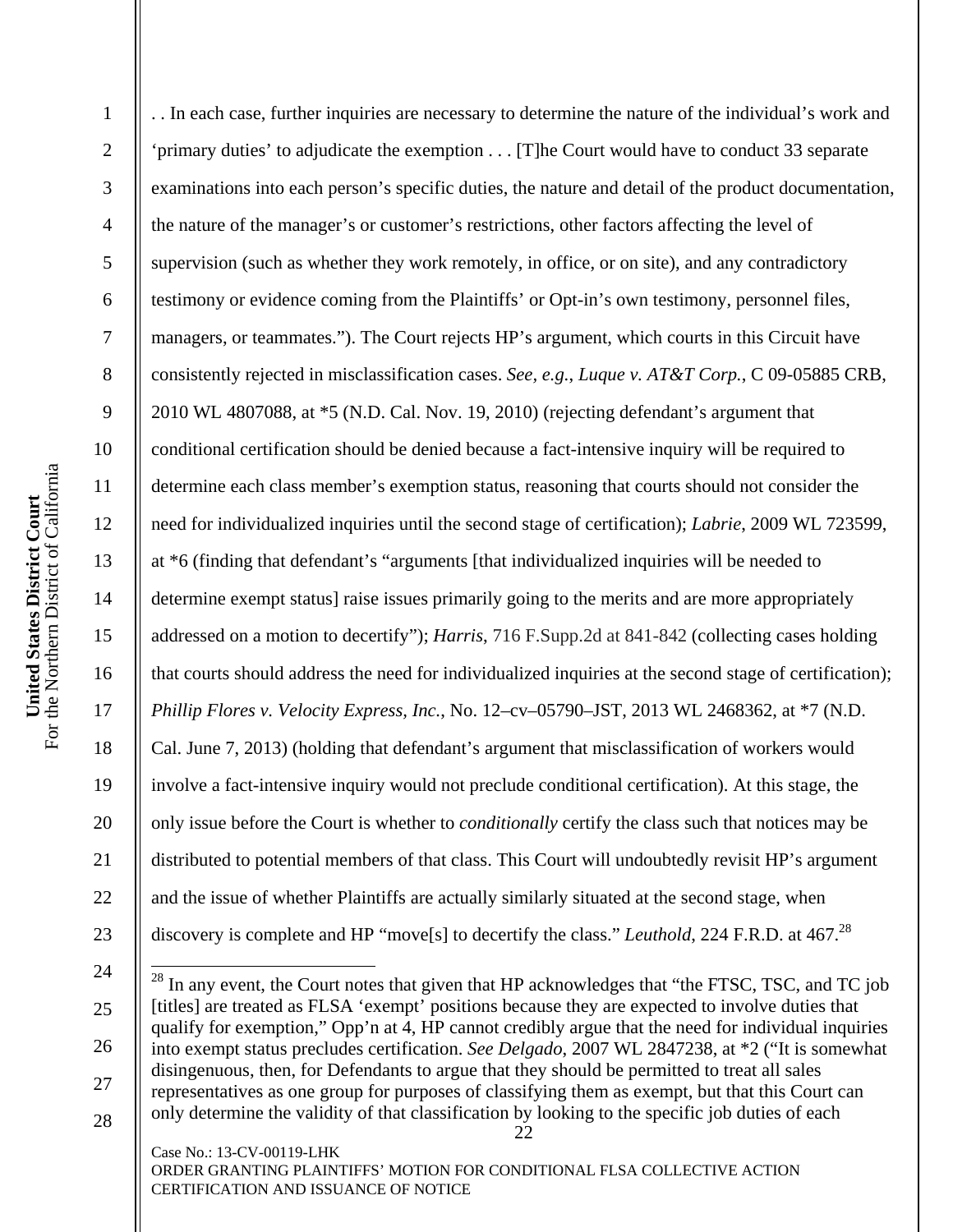4 5 6 7 8 9 10 For the Northern District of California United States District Court<br>For the Northern District of California 11 **United States District Court**  12 13 14 15 16 17 18 19

23 Case No.: 13-CV-00119-LHK ORDER GRANTING PLAINTIFFS' MOTION FOR CONDITIONAL FLSA COLLECTIVE ACTION CERTIFICATION AND ISSUANCE OF NOTICE 1 2 3 20 21 22 23 24 25 26 27 28 Third, HP argues that the putative class members are too diversified to be certified, i.e., they have differing duties and are not similarly situated, citing declarations HP submitted from various HP employees who describe their job duties. Opp'n at 5 ("[T]he evidence shows substantial variation in their work and job roles, depending on the needs of their customers, their team, and the technology and solutions they provide."). The Court is not convinced, for three reasons. First, HP's declarations simply create "a he-said-she-said situation" that does not justify denying certification. *Escobar*, 2008 WL 3915715, at \*4. While "[i]t may be true that the [defendant's] evidence will later negate [the plaintiff's] claims, that should not bar conditional certification at the first stage." *Id.* For example, while HP cites to some declarations which suggest that some putative class members manage other employees, Opp'n at  $24$ ,  $29$  each putative class member is an "individual contributor," which pursuant to the Job Architecture Policy, means the employee does *not* manage other employees. Job Architecture Policy at 1264 (defining "individual contributor" as one with "no direct people management responsibilities"); Ortolani Depo. at 42-43 (HP human resources specialist testifying that individual contributors are "nonleader[s]" who are not "responsible for managing or leading employees"); Albert Depo. at 95-96 (testifying that individual contributors are "not managing other employees directly" and do not have "hire/fire authority"). As another example, HP claims that the job titles do not reflect every employee's "actual, specific duties" because managers may create custom job descriptions. Opp'n at 17 (citing Albert Depo. at 137-38). However, while Albert did testify that managers "may create an individual description for an employee," she simultaneously testified that she had "never seen individualized job descriptions." Albert Depo. at  $137<sup>30</sup>$  Second, HP's declarations themselves  $\overline{\phantom{a}}$ individual sales representative."); *Wang v. Chinese Daily News, Inc.*, 231 F.R.D. 602, 613 (C.D. Cal. Jan. 20, 2005), *reversed in part on other grounds by Wang v. Chinese Daily News, Inc.*, 709 F.3d 829 (9th Cir. 2013) ("Defendant cannot, on the one hand, argue that all reporters and account executives are exempt from overtime wages and, on the other hand, argue that the Court must inquire into the job duties of each reporter and account executive in order to determine whether that individual is 'exempt.'"). <sup>29</sup> *See, e.g.*, HP Decl. #34 ¶¶ 2, 6 (TC III stating he manages team of 26 employees, including hiring and firing).  $30$  HP also argues that Benedict and Bowders "disavowed the notion that their job descriptions reflected their actual duties." Opp'n at 5, 9, 17 (citing Bowders Depo. at 184-187 and Benedict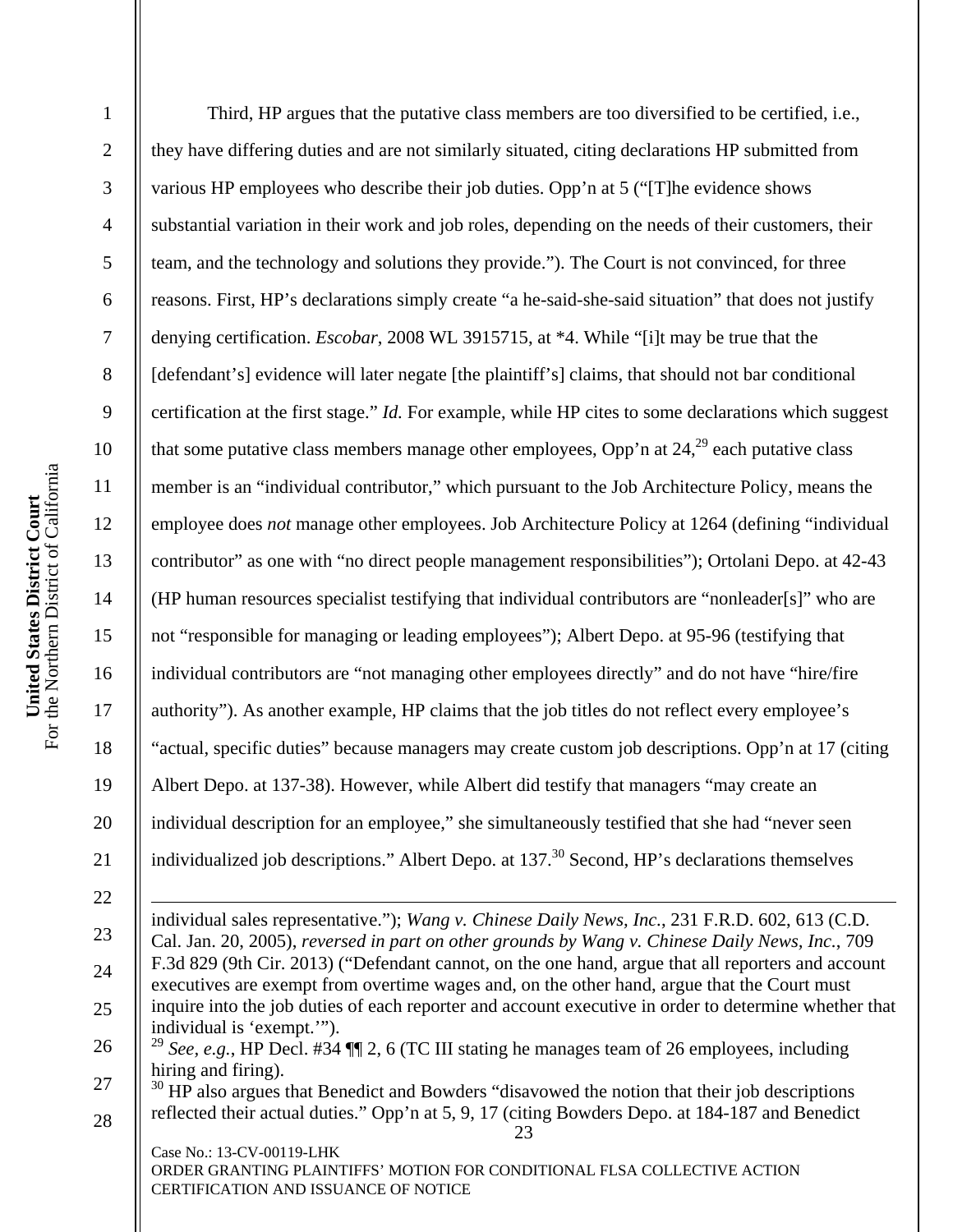2

3

4

5

6

7

8

9

10

11

12

13

14

15

16

 $\overline{a}$ 

17

18

19

support Plaintiffs' argument that putative class members share the primary duties of installing, maintaining, and/or supporting computer software and/or hardware for HP, Mot. at 13. *See, e.g.*, HP Decl. #7  $\degree$  3 & HP Decl. #15  $\degree$  4 (TC I and TC II testifying that their primary duties involve troubleshooting); HP Decl. # 10 ¶ 6 (TSC III testifying that his main job duties involve resolving technical "incidents" for customers); HP Decl. #21 ¶ 8 (FTSC III testifying he conducts troubleshooting for customers).<sup>31</sup> Third, to the extent HP's declarations suggest there are indeed vast differences in job duties between putative class members, the Court notes that "the question at this stage is not whose evidence regarding commonality is more believable, but simply whether plaintiffs have made an adequate threshold showing" that there are substantially similar putative class members. *Flores*, 2013 WL 2468362, at \*7. Plaintiffs have made an adequate showing here, and the Court will closely consider "the disparate factual and employment settings of the individual plaintiffs" if and when HP makes a motion to decertify, as that fact-specific analysis is appropriate for the second-stage. *Id; see also Camp.*, 2002 WL 31496661, at \*4 (holding that "the existence of some variations between potential claimants is *not* determinative of lack of similarity at the noticestage.") (emphasis in original). $32 \frac{33}{2}$ 

Depo. at 193-94). This argument fails. Bowders' testimony did not concern HP's Job Architecture policy, but the online posting in HP's job acquisition system, and in any event, Bowders also states that his "actual job description [sets forth] what expectations are set for me." Bowders Depo. at 240. Similarly, Benedict's testimony that some of "the descriptions . . . don't sound immediately like the type of stuff that I did on a day-to-day basis," Benedict Depo. at 193-94, is non-dispositive given that Michelle Albert testified that the job descriptions include the "key duties you would expect a particular job to have." Albert Depo. at 134.

24 20 21 22 23 24 25 26 27 28 31 Nor is the Court persuaded by HP's reliance on *Price v. Daugherty Sys., Inc.*, 4:11-CV-1943 CEJ, 2013 WL 3324364 (E.D. Mo. 2013), to show that Plaintiffs are not substantially similar. Opp'n at 17-19. The *Price* court applied a heightened standard to conditional certification, and in any event, involved plaintiffs who wanted to certify employees in sixteen job titles who were not categorized within a single "job function" nor governed by a Job Architecture Policy with uniform job descriptions. Further, *Santiago v. Amdocs, Inc.*, C 10-4317 SI, 2013 WL 5444324 (N.D. Cal. Sept. 30, 2013), which HP relies on, involved *stage two* of the certification process, when the court employs a heightened standard; thus, it is not helpful to the Court's first-stage determination. 32 This rule applies in non-misclassification cases as well. *See, e.g.*, *Villa*, 2012 WL 5503550, \*14 (rejecting defendant's argument that "the employment settings and factual background of each plaintiff are different" because "those considerations are properly reserved for after completion of discovery when Defendant can bring a formal motion to decertify."); *Smith v. Bimbo Bakeries USA, Inc.*, CV 12-1689-CAS JWX, 2013 WL 4479294, at \*4 (C.D. Cal. Aug. 19, 2013) (holding that "the Court need not resolve these factual disputes [regarding differences in plaintiffs' job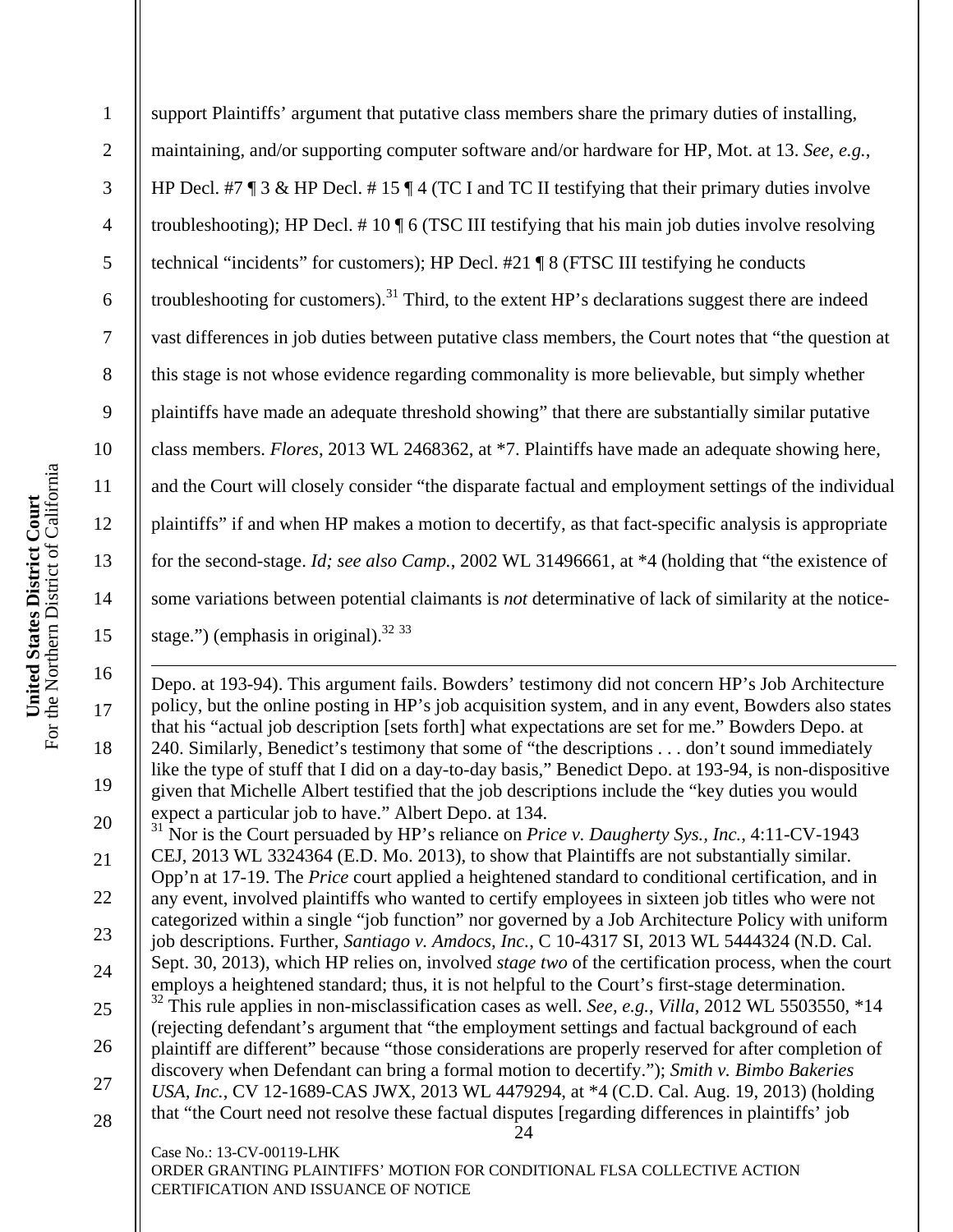2

3

4

5

6

7

8

9

10

11

12

13

14

15

16

17

18

19

20

21

 $\overline{a}$ 

22

23

24

25

26

27

28

 For the foregoing reasons, the Court concludes Plaintiffs have met the lenient notice-stage standard for conditional certification. If, after the close of discovery, it becomes apparent that Plaintiffs' overtime claims should be pursued on an individual basis, HP may move to decertify the class. If applicable, the Court may also then consider the division of the class into subclasses. *Schemkes v. Presidential Limousine*, No. 2:09–cv–1100–GMN–PAL, 2011 WL 868182, at \*3 (D. Nev. March 10, 2011) (holding that courts have, in FLSA cases, "discretion to create subclasses to prevent confusion of the issues and facts to the jury."). Accordingly, the Court GRANTS Plaintiffs' motion for facilitation of a collective action under FLSA.

# **C. Amendments to the Plaintiffs' Proposed Class Notice**

The Supreme Court has held that employees need to receive "accurate and timely notice concerning the pendency of the collective action, so that they can make informed decisions about whether to participate" in the collective action. *Hoffman–La Roche*, 493 U.S. at 170. Here, Plaintiffs have provided a copy of their proposed Notice and opt-in form. ECF No. 111-1 (notice); ECF No. 117-2 (opt-in form). HP presents no arguments in opposition to the opt-in form, but argues that the Court "should order the parties to meet and confer on any notice, because Plaintiffs' proposed notice is facially improper in several respects." Opp'n at 25. While Plaintiffs have expressed "willing[ness] to meet and confer," Reply at 15, the Court has reviewed the Plaintiffs' proposed Notice and finds such a meet and confer process unnecessary. The Court rules on each of HP's proposed amendments below.

25 Case No.: 13-CV-00119-LHK duties] at this time" because "[a] detailed analysis of such issues as differing job functions is more properly made" at the second step of the certification process.") (citation omitted). The Court further notes that it need not even consider HP's evidence at the notice-stage, as various courts in this Circuit have held. *Luque*, 2010 WL 4807088, at \*5 (disregarding thirty declarations submitted by defendants in opposition to motion for conditional certification); *Kress*, 263 F.R.D. at 628 ("In determining whether plaintiffs have met this standard, courts need not consider evidence provided by defendants."); *Lewis*, 669 F.Supp.2d at 1128 ("[T]he Court need not consider [Defendant's fifty-four] declarations at this time [because Plaintiffs meet their burden at the notice-stage] . . .[even if] the evidence will later negate plaintiffs' claims."); *Williams v. U.S. Bank Nat. Ass'n*, 290 F.R.D. 600, 613 (E.D. Cal. June 20, 2013) (holding courts should not consider "contradictory evidence" to plaintiff's evidence at notice-stage); *Gerlach*, 2006 WL 824652, at \*3n.4 (refusing to consider defendant's evidence).

ORDER GRANTING PLAINTIFFS' MOTION FOR CONDITIONAL FLSA COLLECTIVE ACTION CERTIFICATION AND ISSUANCE OF NOTICE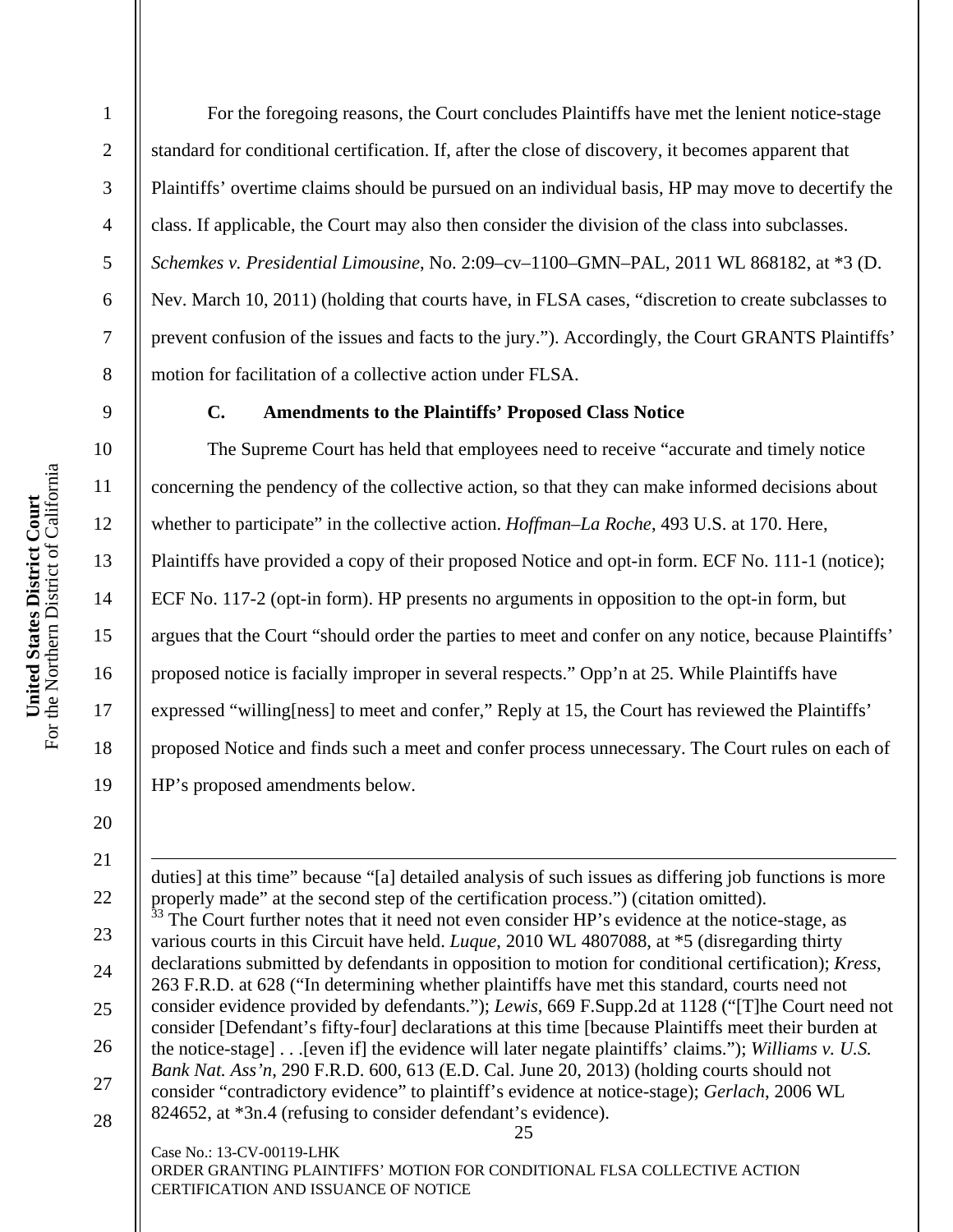For the Northern District of California United States District Court<br>For the Northern District of California **United States District Court** 

1

2

3

4

5

6

7

8

9

10

11

12

13

14

15

16

17

18

19

20

21

22

23

24

25

26

 First, HP argues that the Court should dismiss all people (i.e., Level IV and Level V employees within HP's Job Architecture System) who had filed consent to join forms, but whom Plaintiffs' counsel have excluded from the case. Opp'n at 25. The Court agrees, and thus orders the dismissal of all people who do not have the job titles stated in Plaintiffs' class definition.

 Second, HP claims that the language in the proposed Notice that the Court has expressed no opinion about the merits of the claims should be placed beneath the title of the case and that "Plaintiffs have intentionally buried the point, such that the notice overall implies court approval of their claims." Opp'n at 25. Plaintiffs disagree that the language "advising Class Members that the Court has not made a ruling on the merits[] should be moved." Reply at 15. The Court agrees with HP. This language is placed on page 2 of the Notice. ECF No. 117-1 at 2 ("While the Court has not decided on the merits of the case, . . ."; "the Court has not ruled whether Plaintiffs or HP is correct."). While this language should remain on page 2 of the Notice, the statement should also appear in bold at the top of the front page below the court caption so that the Court's neutrality is made explicitly clear to potential plaintiffs. *See Adams*, 242 F.R.D. at 540 (ordering a precisely similar change to a notice); *Hoffman–La Roche*, 493 U.S. at 174 ("[T]rial courts must take care to avoid even the appearance of judicial endorsement of the merits of the action when overseeing the notice-giving process").

 Third, HP argues that Plaintiffs' proposed 120 day opt-in period should be 60 days. Opp'n at 25. While Plaintiffs disagree, Plaintiffs do not articulate any basis for providing putative class members four months to opt-in to the action. Reply at 15. Though opt-in periods vary, timeframes of sixty to ninety days appear to have become the presumptive standard in this District. *See, e.g.*, *Gee v. Suntrust Mort., Inc.*, No. C-10-1509 RS, 2011 WL 722111, at \*4 (N.D. Cal. Feb 18, 2011) (ninety day opt-in period for mortgage underwriters); *Luque*, 2010 WL 4807088, at \*7 (sixty day opt-in period telephone company field managers); *Lewis*, 669 F.Supp.2d at 1126 (seventy-five day opt-in period for bank's information technology employees); *Stanfield*, 2006 WL 3190527, at \*6 (sixty day opt-in period for loan officers). The Court holds that a notice period of ninety days is

27 28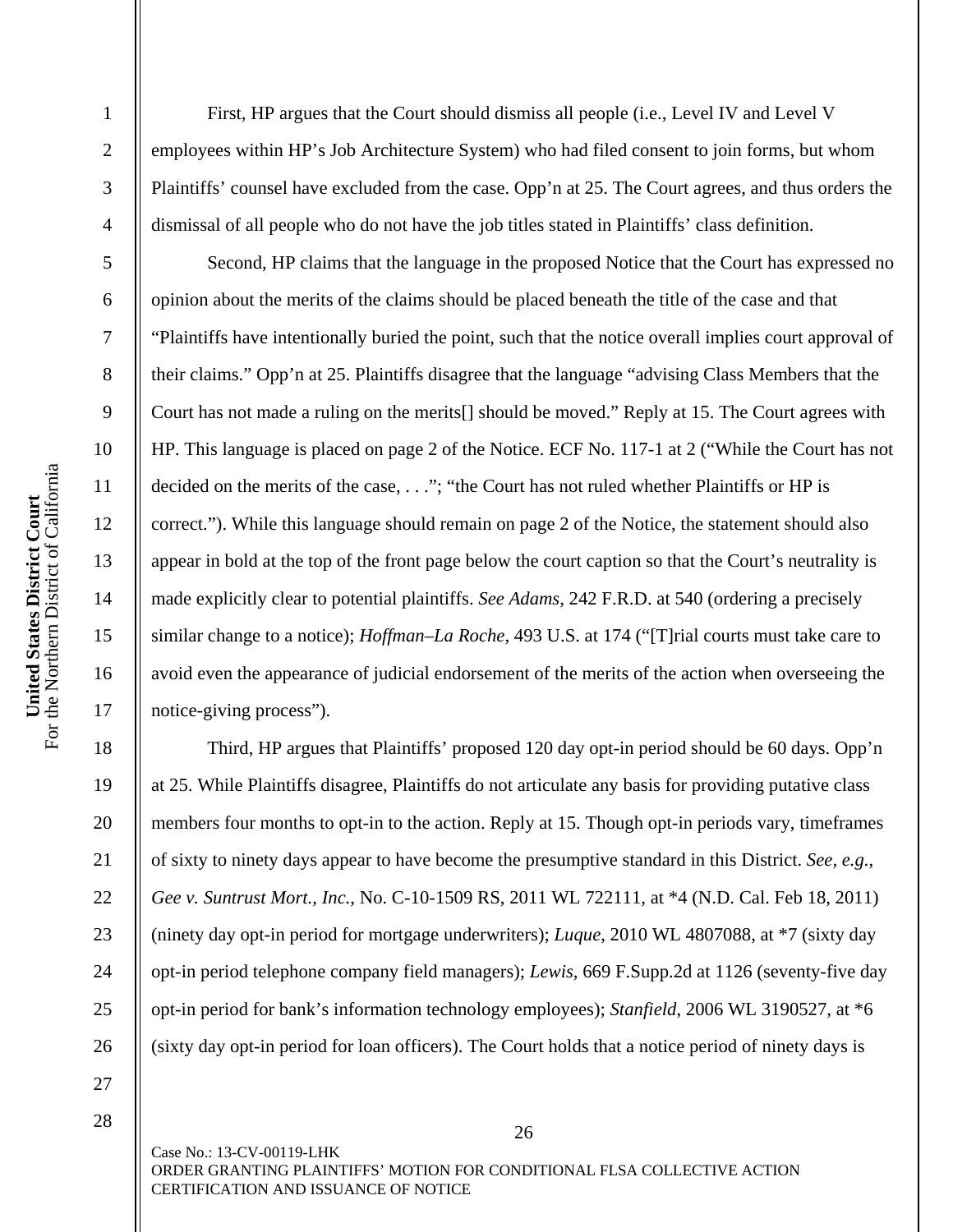For the Northern District of California United States District Court<br>For the Northern District of California **United States District Court** 

1

2

3

4

5

6

7

8

9

10

11

12

13

14

15

16

17

18

19

20

21

22

23

24

25

26

27

sufficient time for a class member to receive the Notice, ask any questions of Plaintiffs or their counsel, and make an informed choice as to whether or not they wish to participate.

 Fourth, HP argues that the Notice "should include language stating that potential plaintiffs may be required to pay certain fees and/or costs [pursuant to the prosecution of the collective action]." Opp'n at 25 (internal citations omitted). Plaintiffs respond that the "Notice should [not] threaten Class Members with the assessment of costs." Reply at 15. The Court agrees with HP. The Notice should advise potential plaintiffs of costs and not just attorney's fees, *see* Notice ¶ 5. *See Adams*, 242 F.R.D. at 540 (internal quotations and citations omitted) ("Information that informs potential plaintiffs that they share in liability should be included to present to potential plaintiffs a fair statement of their rights.").

 Fifth, HP argues that the Notice should include language stating that potential plaintiffs may be required to provide deposition testimony or courtroom testimony. Opp'n at 25. The Court agrees. It is appropriate to "include language informing potential plaintiffs of possible obligations in the event they elect to opt-in." *Daniels v. Aeropostale W., Inc.*, No. C 12–05755 WHA, 2013 WL 1758891, at  $*4$  (N.D. Cal. Apr. 24, 2013) (holding that notice should include language that potential plaintiffs may be required to provide deposition testimony or courtroom testimony).

 Last, HP claims that Plaintiffs' "request for personal phone numbers and email addresses is also unwarranted, especially where Plaintiffs already sent a notice, and anyone who wanted to join or be contacted could have done so or could do so in response to a mailed notice." Opp'n at 25. Plaintiffs respond that email address and phone information is necessary to ensure that the Courtordered Notice will reach the prospective opt-ins. Mot. at 15-16. The Court agrees with Plaintiffs. Courts routinely approve the production of email addresses and telephone numbers with other contact information to ensure that notice is effectuated, and the Court finds that warranted here as well. *See, e.g.*, *Lewis*, 669 F.Supp.2d at 1128-29 ("The Court finds that providing notice by first class mail and email will sufficiently assure that potential collective action members receive actual notice of this case. Defendant's objection to the production of email addresses is baseless. The potential class members, technical support workers, are likely to be particularly comfortable

28

Case No.: 13-CV-00119-LHK ORDER GRANTING PLAINTIFFS' MOTION FOR CONDITIONAL FLSA COLLECTIVE ACTION CERTIFICATION AND ISSUANCE OF NOTICE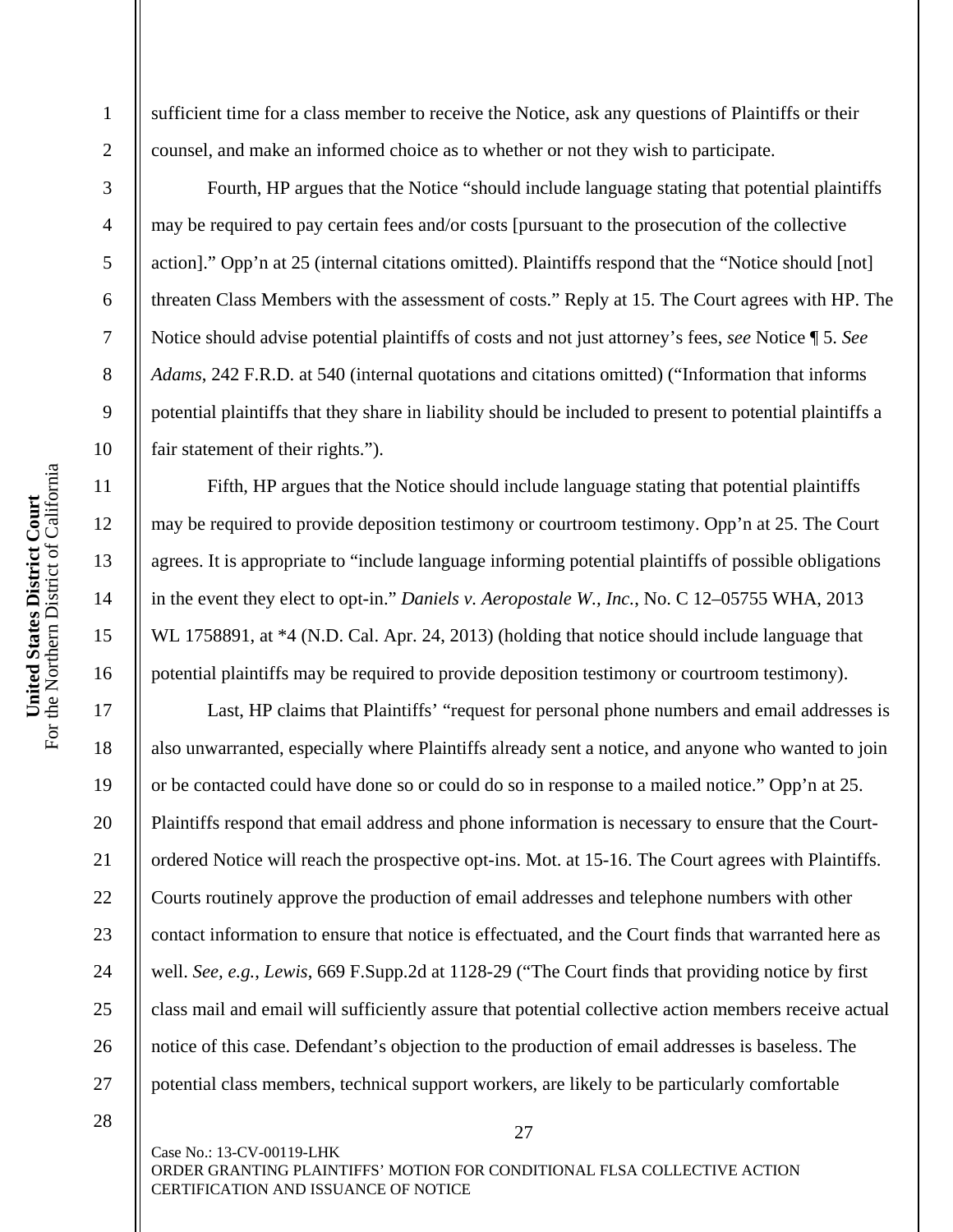communicating by email and thus this form of communication is just as, if not more, likely to effectuate notice than first class mail."); *id.* at 1130 (requiring defendant to provide telephone numbers of all potential class members).

The Court finds that in all other respects, Plaintiffs' proposed Notice clearly and neutrally communicates to potential class members the rights at stake in this litigation and their statutory opt-in right. The Plaintiffs will revise the proposed Notice in the ways outlined by the Court above. Plaintiffs also propose sending a reminder notice to potential opt-ins towards the end of the opt-in period. Mot. at 16. HP raises no objection to this in its opposition. Because courts commonly approve such reminders, the Court authorizes Plaintiffs to send the reminder notices. *See, e.g.*, *Helton v. Factor 5, Inc.*, C 10-04927 SBA, 2012 WL 2428219 (N.D. Cal. June 25, 2012) (authorizing postcard reminder to be sent to opt-ins thirty days before end of opt-in period).

# **IV. CONCLUSION**

For the foregoing reasons, the Court GRANTS Plaintiffs' motion for conditional FLSA collective action certification. The Court conditionally CERTIFIES the following class:

"All persons who were, are, or will be employed by HP nationwide from January 10, 2010, to end of the opt-in period (a) in the Technical Solutions Consultant I, II, or III; Field Technical Support Consultant I, II, or III; or Technology Consultant I, II, or III Job titles, (b) with the HR designation "Individual Contributor," and (c) classified as Exempt from the overtime pay requirements of the FLSA.

The Court orders HP to release, within fourteen days of the date of this Order, in Microsoft excel or comparable form, an updated class list to Plaintiffs' counsel, including the names, all known mailing addresses, all known telephone numbers, dates of employment, location(s) of employment, social security numbers, and all known email addresses to Plaintiffs. Plaintiffs shall incorporate the aforementioned changes into their proposed Notice and will send the Notice and opt-in form to all individuals on the class list via first-class mail and email within ten days of receipt by Plaintiffs of the contact information from HP. Plaintiffs shall also send reminder notices to the potential opt-ins towards the end of the opt-in period. Potential opt-ins shall be permitted to file consent to join forms until 90 days after the mailing of the first Notice. A consent to join form may be completed online, so long as the online form provides a means by which the potential

28

28

Case No.: 13-CV-00119-LHK ORDER GRANTING PLAINTIFFS' MOTION FOR CONDITIONAL FLSA COLLECTIVE ACTION CERTIFICATION AND ISSUANCE OF NOTICE

1

2

3

4

5

6

7

8

9

10

11

12

13

14

15

16

17

18

19

20

21

22

23

24

25

26